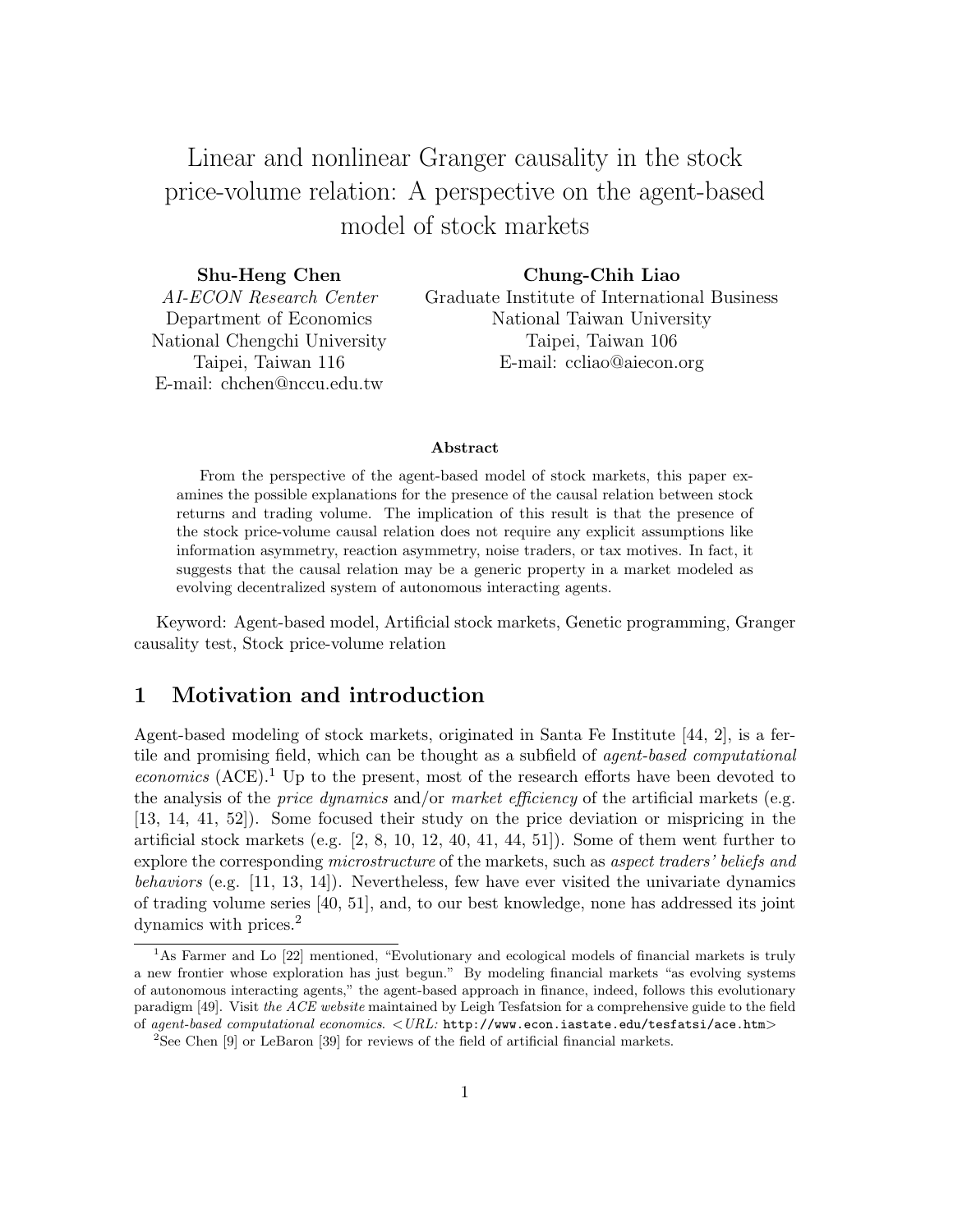As Ying [53] noted almost forty years ago, stock prices and trading volume are *joint* products from one single market mechanism. He argued that "any model of the stock market which separates prices from volume or vice versa will inevitably yield incomplete if not erroneous results" [ibid., p. 676]. In similar vein, Gallant et al. [24] also asserted that researchers can learn more about the very nature of stock markets by studying the *joint* dynamics of prices in conjunction with volume, instead of focusing price dynamics alone. As a result, the stock price-volume relation has been an interesting subject in financial economics for many years.<sup>3</sup>

While most of the earlier empirical work focused on the *contemporaneous* relation between trading volume and stock returns, some recent studies began to address the dynamic relation, i.e., causality, between daily stock returns and trading volume following the notion of Granger causality proposed by Wiener [50] and Granger [26]. In many cases, a bi-directional Granger causality (or a feedback relation) was found to exist in the stock price-volume relation, although some other works could only find evidence of a unidirectional causality: either returns would Granger-cause trading volume, or vice versa [1, 34, 45, 46, 48].

As noted by Granger [27], Hsieh [33], and many others, we live in a world which is "almost certainly nonlinear." We can not be satisfied with only exploring the linear Causality between stock prices and trading volume. Non-linear causality would naturally be the next step to pursue. Baek and Brock [3] argued that traditional Granger causality tests based on VAR models might overlook significant nonlinear relations. As a result, they proposed a nonlinear Granger causality test by using nonparametric estimators of temporal relations within and across time series. This approach can be applied to any two stationary, mutually independent and individually  $i.i.d.$  series. Hiemstra and Jones [31] modified their test slightly to allow the two series under considerations to display "weak (or short-term) temporal dependence." Several researchers have already adopted this modified Baek and Brock test to uncover price and volume causal relation in real world financial markets [23, 31, 47]. In most of the cases, they could found bi-directional nonlinear Granger causality in the prices and trading volume. In other words, not only did stock returns Granger-cause trading volume, but trading volume also Granger-cause stock returns. The significance of this finding is that trading volume can help predict stock returns, as an old Wall Street adage goes, "It takes volume to make price move."

There are several possible explanations for the presence of a causal relation between stock returns and trading volume in the literatures. First, Epps [20] gave their explanation based on the *asymmetric reaction* of two groups of investors — "bulls" and "bears" — to the positive information and negative information.

The second explanation, which is called the *mixture of distributions hypothesis*, considers special distributions of speculative prices. For example, Epps and Epps [21] derived a model in which trading volume is used to measure disagreement of traders' beliefs on the variance of the price changes. On the other hand, in Clark's [16] mixture of distributions model, the speed of information flow is a latent common factor which influences stock returns and trading volume simultaneously.

A third explanation is the sequential arrival of information models (see, for example, Copeland [17], He and Wang [30], Jennings et al. [35], and Morse [43]). In this asym-

<sup>3</sup>See the survey article by Karpoff [37].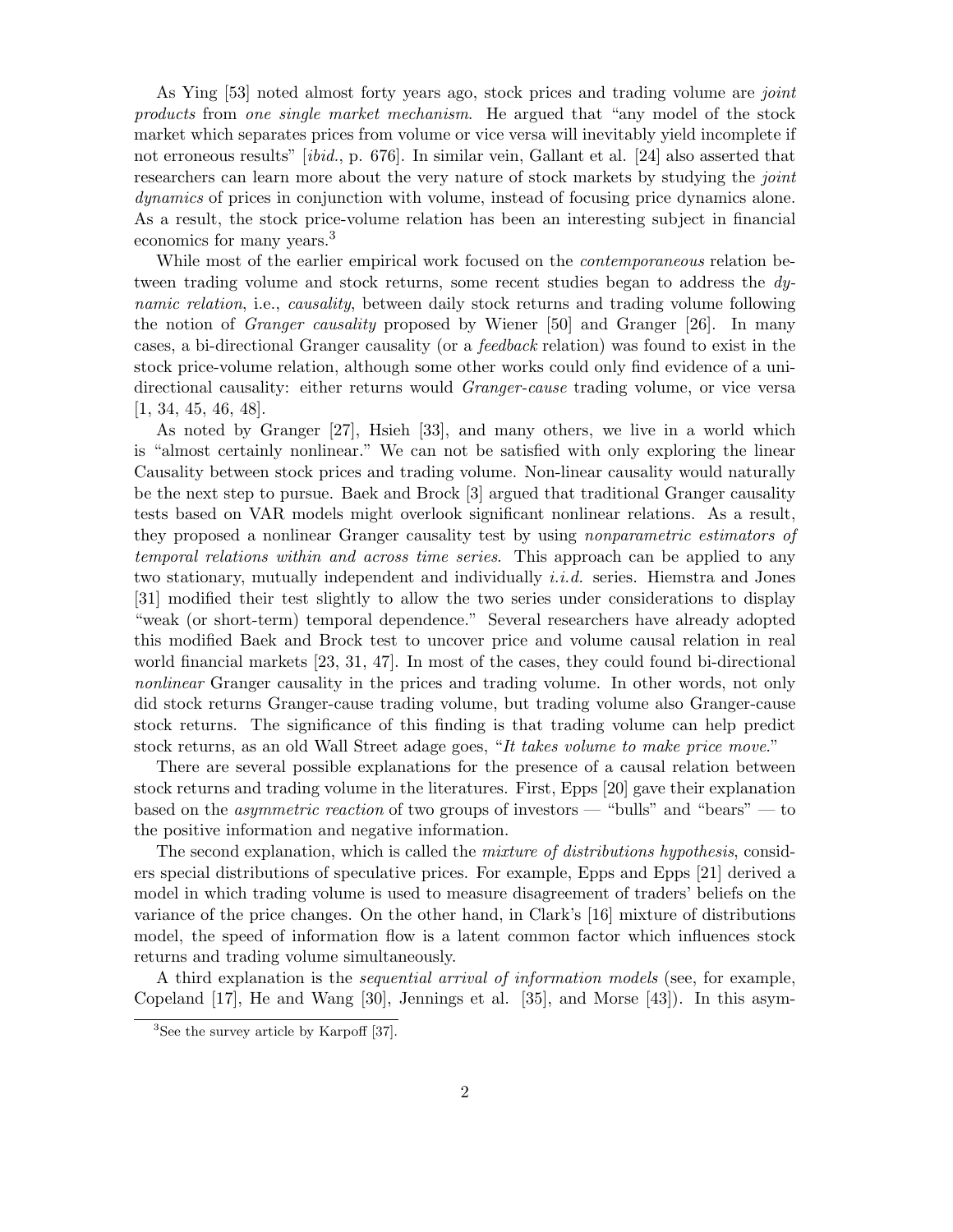metric information world, traders possess differential pieces of new information in the beginning. Before the final complete information equilibrium is achieved, the information is disseminated to different traders only gradually and sequentially. This implies a positive relationship between price changes and trading volume.

Lakonishok and Smidt [38] proposed still another model which involves tax- and nontax-related motives for trading. For the sake of window dressing, portfolio rebalancing, or the optimal timing for capital gains, traders may have some special kinds of trading behaviors. As a result, Lakonishok and Smidt [38] showed that current trading volume can be related to past price changes owing to these motives.

Away from traditional representative-agent models stated above, recent theoretical works have started to model financial markets with *heterogeneous traders*. Besides informed traders (insiders), DeLong et al. [18] introduced noise traders with positivefeedback trading strategies in their model. Noise traders do not have any information about the fundamentals and trade solely based on the past price movements. As a result, positive causal relation from stock returns to trading volume appears. In Brock's [5] nonlinear theoretical noise trading model, the estimation errors made by different groups of traders are correlated. Under these settings, he could find that stock price movements and volatilities are related nonlinearly to volume movements. Campbell et al. [6] developed another heterogenous agent model, in which there are two different types of risk-averse traders. In their frameworks, they could explain the autocorrelation properties of stock returns as a nonlinear relation with trading volume.

In light of these explanations, this paper attempts to see whether we can replicate the causal relation between stock returns and the trading volume via the agent-based stock markets (ABSMs). We consider the agent-based model of stock markets highly relevant to this issue. First, the existing explanations mentioned above based their assumptions either on the information dissemination schemes or the traders' reaction styles to information arrival. Since both of these factors are well encapsulated in agent-based stock markets, it is interesting to see whether ABSMs are able to replicate the casual relation. Secondly, information dissemination schemes and traders' behavior are known as the emergent phenomena in ABSMs. In other words, these factors are endogenously generated rather than exogenously imposed. This feature can allows us to search for a fundamental explanation for the causal relation. For example, we can ask: without the assumption of information asymmetry, reaction asymmetry, or noise traders, and so on, can we still have the causal relation? Briefly, is the causal relation a generic phenomenon?

Thirdly, we claim that agent-based modeling of financial markets are "true" heterogeneous agent models, which depict the real markets more faithfully. We might think that the models proposed by DeLong et al. [18] and their successors as having pre-specified representative agents of two different types, say, a representative rational informed trader and a representative uninformed noise trader. These settings might overlook some important features of financial markets, for example, interaction and feedback dynamics of traders. In the agent-based approach, we, however, do not assign any agent to be any specific type exogenously. As a matter of fact, we don't even have the device of representative agents. Hundreds of agents in the model can all have different behavioral rules which themselves shall evolve (adapt) over time.<sup>4</sup> How many types by which they can be

<sup>&</sup>lt;sup>4</sup>This model of agents follows the notion mentioned by Lucas [42, p.  $\text{S401}$ ], "... we view or model an individual as a collection of decision rules.... These decision rules are *continuously under review*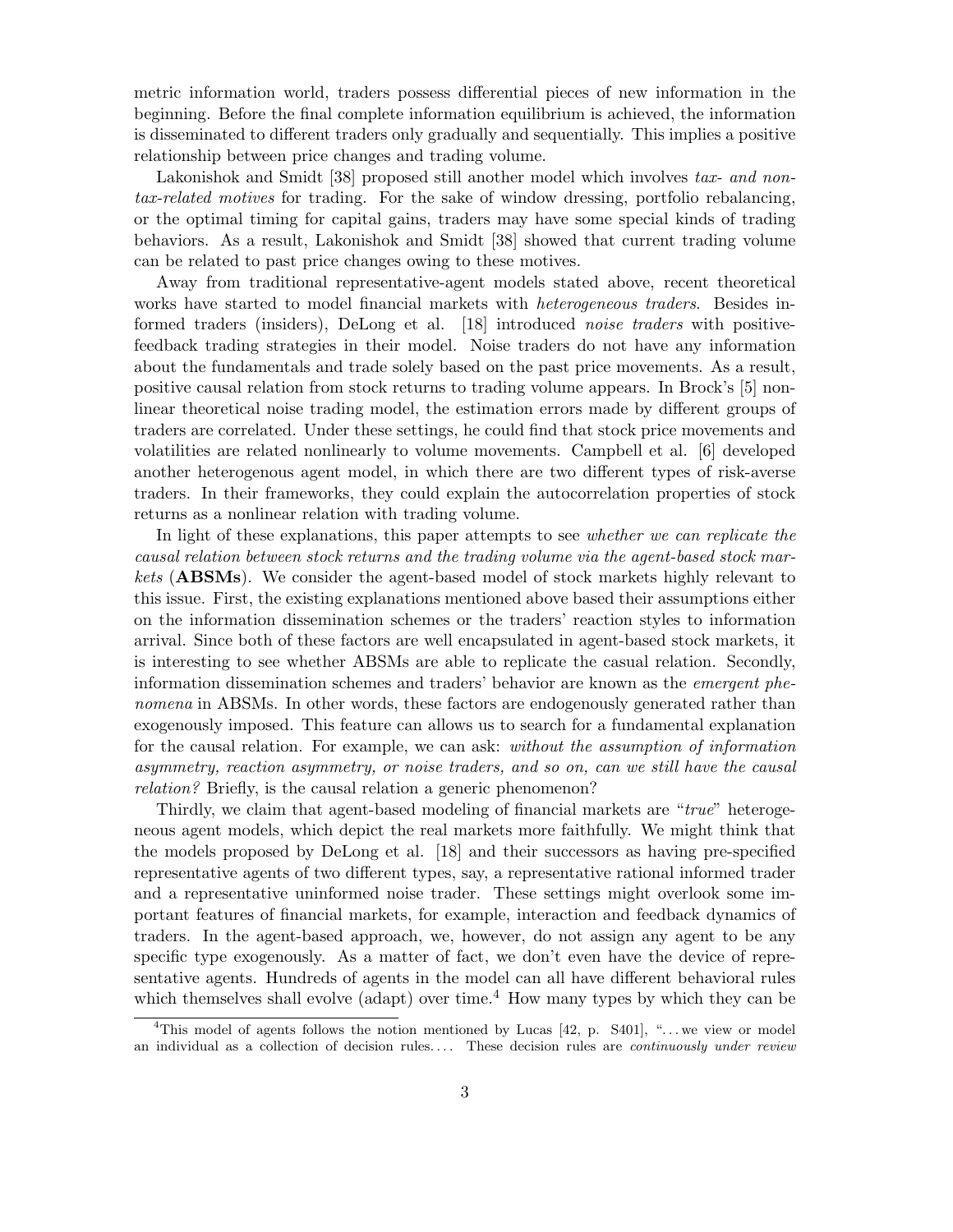distinguished and what these types should be are difficult issues to be addressed within this highly dynamical evolving environment.

Finally, in agent-based stock markets, we can also observe what agents (artificial traders) really believe in the deep of their mind when they are trading. This exploration is probably the most striking feature of the *agent-based social simulation paradigm*. Not only can we observe the macro-phenomena of our artificial society, e.g. the joint dynamics of prices and trading volume; but we can also watch the micro-behavior of every heterogeneous agents to the details of their thought processes, e.g. the forecasting models or trading strategies these agents used. Via this feature, we can then trace how the behaviors and interaction of agents in the mirco-level could generate the macro-level phenomena. Furthermore, we may see whether the agents' watching macro-phenomena would change their behaviors, and hence may transform the whole financial dynamics into different scenarios (the so-called *regime change*). These complex feedback relations can not be well captured by the traditional representative agent model.

The rest of the paper is organized as follows. Section 2 describes the agent-based stock market considered in this paper. In Section 3, we briefly depicts experimental designs we adopted. Section 4 introduces the concept of Granger causality and two different econometric test used in this paper. Section 5 gives the simulation and testing results both of the "top" and of the "bottom", followed by the concluding remarks in Section 6.

# 2 The agent-based artificial stock market

The agent-based stock markets considered in this paper is AIE-ASM, version 3, developed by AI-ECON Research Center [13, 15]. The basic framework of the AIE-ASM is the standard asset pricing model in the vein of Grossman and Stiglitz [28]. The dynamics of the market is determined by interactions of many heterogeneous agents. Each of them, based on his forecast of the future, maximizes his expected utility.

## 2.1 Traders

For simplicity, we assume that all traders share the same constant absolute risk aversion (CARA) utility function,

$$
U(W_{i,t}) = -\exp(-\lambda W_{i,t}),\tag{1}
$$

where  $W_{i,t}$  is the wealth of trader i at period t, and  $\lambda$  is the degree of absolute risk aversion. Traders can accumulate their wealth by making investments. There are two assets available for traders to invest. One is the riskless interest-bearing asset called money, and the other is the risky asset known as the stock. In other words, at each period, each trader has two ways to keep his wealth, i.e.,

$$
W_{i,t} = M_{i,t} + P_t h_{i,t},\tag{2}
$$

where  $M_{i,t}$  and  $h_{i,t}$  denote the money and shares of the stock held by trader i at period t respectively, and  $P_t$  is the price of the stock at period t. Given this portfolio  $(M_{i,t}, h_{i,t})$ , a

and revision; new decision rules are tried and tested against experience, and rules that produce desirable outcomes supplant those that do not." (Italics added.) To model this kind of adapting agents, agent-based computational economists borrow multi-agent techniques and artificial intelligence (AI) tools from the field of computer science.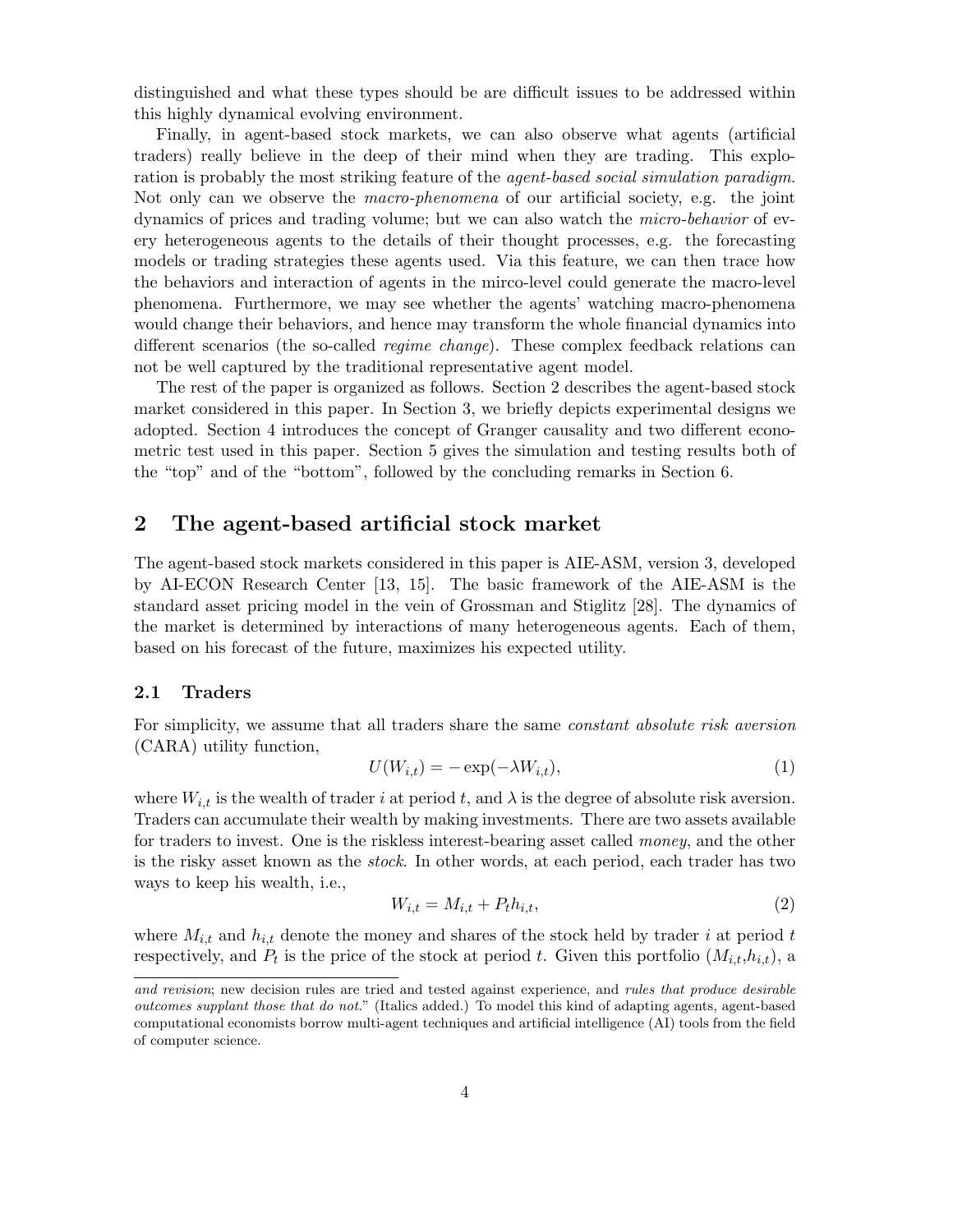trader's total wealth  $W_{i,t+1}$  is thus

$$
W_{i,t+1} = (1+r)M_{i,t} + h_{i,t}(P_{t+1} + D_{t+1}),
$$
\n(3)

where  $D_t$  is per-share cash dividends paid by the companies issuing the stocks and r is the riskless interest rate.  $D_t$  can follow a stochastic process not known to traders. Given this wealth dynamics, the goal of each trader is to myopically maximize the one-period expected utility function,

$$
E_{i,t}(U(W_{i,t+1})) = E(-\exp(-\lambda W_{i,t+1})|I_{i,t}),
$$
\n(4)

subject to Equation (3), where  $E_{i,t}(\cdot)$  is trader i's conditional expectations of  $W_{t+1}$  given his information up to t (the information set  $I_{i,t}$ ).

It is well known that under CARA utility and Gaussian distribution for forecasts, trader i's desire demand,  $h_{i,t+1}^*$  for holding shares of risky asset is linear in the expected excess return:

$$
h_{i,t}^* = \frac{\mathcal{E}_{i,t}(P_{t+1} + D_{t+1}) - (1+r)P_t}{\lambda \sigma_{i,t}^2},\tag{5}
$$

where  $\sigma_{i,t}^2$  is the conditional variance of  $(P_{t+1} + D_{t+1})$  given  $I_{i,t}$ .

The key point in the agent-based artificial stock market is the formation of  $E_{i,t}(\cdot)$ . In this paper, the expectation is modeled by genetic programming. The detail is described in the next subsection.

#### 2.2 Price Determination

Given  $h_{i,t}^*$ , the market mechanism is described as follows. Let  $b_{i,t}$  be the number of shares trader i would like to submit a bid to buy at period t, and let  $o_{i,t}$  be the number of shares trader i would like to offer to sell at period  $t$ . It is clear that

$$
b_{i,t} = \begin{cases} h_{i,t}^* - h_{i,t-1}, & h_{i,t}^* \ge h_{i,t-1}, \\ 0, & \text{otherwise}, \end{cases}
$$
 (6)

and

$$
o_{i,t} = \begin{cases} h_{i,t-1} - h_{i,t}^*, & h_{i,t}^* < h_{i,t-1}, \\ 0, & \text{otherwise.} \end{cases}
$$
 (7)

Furthermore, let

$$
B_t = \sum_{i=1}^{N} b_{i,t}
$$
, and  $O_t = \sum_{i=1}^{N} o_{i,t}$ 

be the totals of the bids and offers for the stock at period  $t$ , where  $N$  is the number of traders. Following Palmer et al. [44], we use the following simple rationing scheme:

$$
h_{i,t} = \begin{cases} h_{i,t-1} + b_{i,t} - o_{i,t}, & \text{if } B_t = O_t, \\ h_{i,t-1} + \frac{O_t}{B_t} b_{i,t} - o_{i,t}, & \text{if } B_t > O_t, \\ h_{i,t-1} + b_{i,t} - \frac{B_t}{O_t} o_{i,t}, & \text{if } B_t < O_t. \end{cases}
$$
 (8)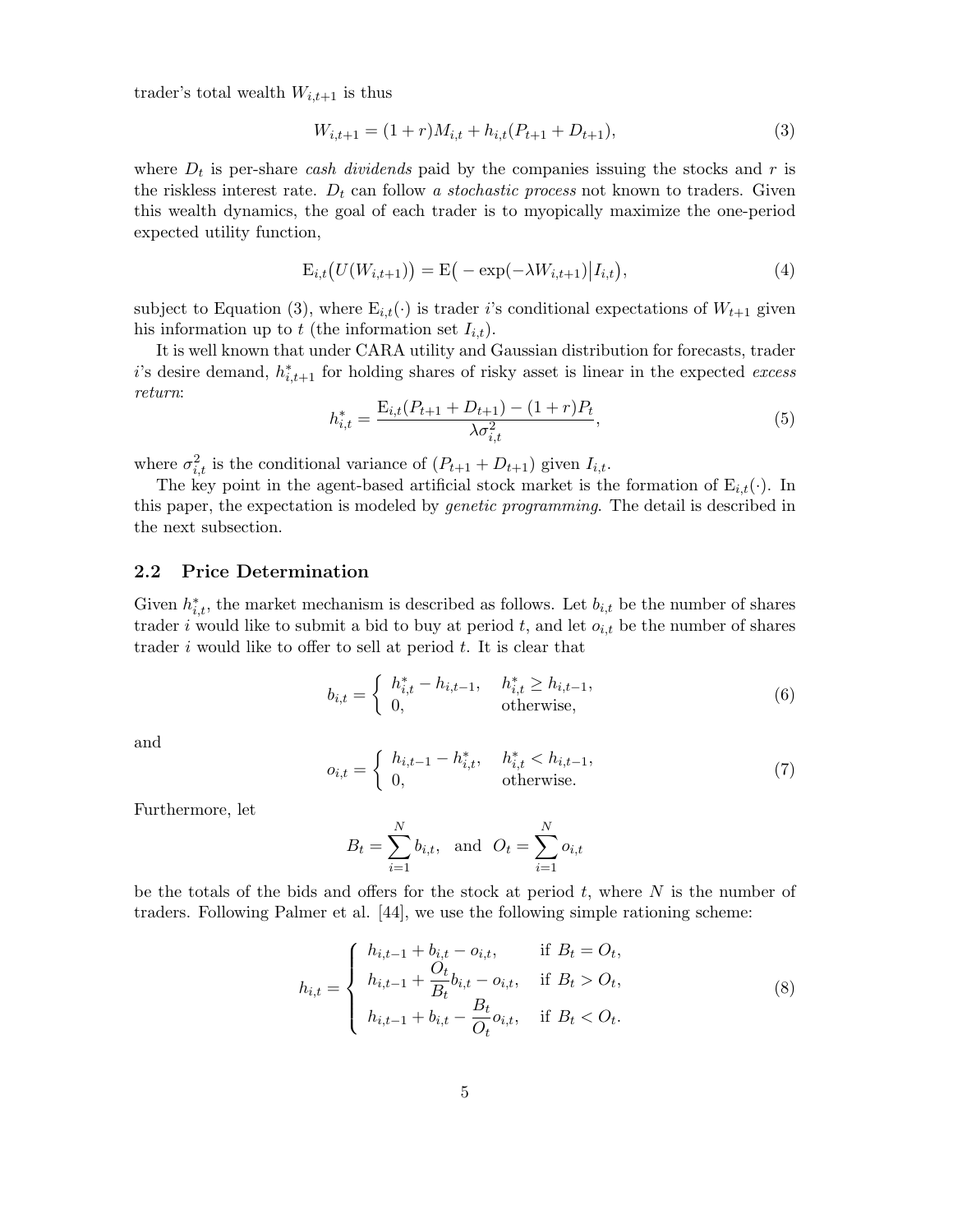All these cases can be subsumed into

$$
h_{i,t} = h_{i,t-1} + \frac{V_t}{B_t} b_{i,t} - \frac{V_t}{O_t} o_{i,t},
$$
\n(9)

where  $V_t \equiv \min(B_t, O_t)$  is the volume of trade in the stock.

According to Palmer et al.'s rationing scheme, we can have a very simple price adjustment scheme, based solely on the *excess demand*  $B_t - O_t$ :

$$
P_{t+1} = P_t (1 + \beta (B_t - O_t))
$$
\n(10)

where  $\beta$  is a function of the difference between  $B_t$  and  $O_t$ .  $\beta$  can be interpreted as the speed of adjustment of prices. The  $\beta$  function we consider is:

$$
\beta(B_t - O_t) = \begin{cases} \tanh\left(\beta_1(B_t - O_t)\right), & \text{if } B_t \ge O_t, \\ \tanh\left(\beta_2(B_t - O_t)\right), & \text{if } B_t < O_t, \end{cases}
$$
(11)

where tanh is the *hyperbolic tangent function*:

$$
\tanh(x) \equiv \frac{e^x - e^{-x}}{e^x + e^{-x}}.
$$

The price adjustment process introduced above implicitly assumes that the total number of shares of the stock circulated in the market is fixed, i.e.,

$$
H_t = \sum_{i=1}^{N} h_{i,t} = H.
$$
\n(12)

In addition, we assume that dividends and interests are all paid by cash, so

$$
M_{t+1} = \sum_{i=1}^{N} M_{i,t+1} = M_t(1+r) + H_t D_{t+1}.
$$
\n(13)

#### 2.3 Formation of Expectations

As to the formation of traders' expectations,  $E_{i,t}(P_{t+1} + D_{t+1})$ , we assume the following functional form for  $E_{i,t}(\cdot)$ .<sup>5</sup>

$$
E_{i,t}(P_{t+1} + D_{t+1}) = \begin{cases} (P_t + D_t)(1 + \theta_1 f_{i,t} \times 10^{-4}), & \text{if } -10^4 \le f_{i,t} \le 10^4, \\ (P_t + D_t)(1 + \theta_1), & \text{if } f_{i,t} > 10^4, \\ (P_t + D_t)(1 - \theta_1), & \text{if } f_{i,t} < -10^4. \end{cases}
$$
(14)

The population of  $f_{i,t}$  ( $i=1,\ldots,N$ ) is formed by genetic programming. That means, the value of  $f_{i,t}$  is decoded from its GP tree  $gp_{i,t}$ .<sup>6</sup>

As to the subjective risk equation, we modified the equation originally used by Arthur et al. [2],

$$
\sigma_{i,t}^2 = (1 - \theta_2)\sigma_{t-1|n_1}^2 + \theta_2(P_t + D_t - E_{i,t-1}(P_t + D_t))^2, \tag{15}
$$

<sup>5</sup>There are several alternatives to model traders' expectations. The interested reader is referred to Chen et al. [15].

<sup>&</sup>lt;sup>6</sup>See Chen and Yeh [13] for more details about the GP-based evolutionary forecasting processes.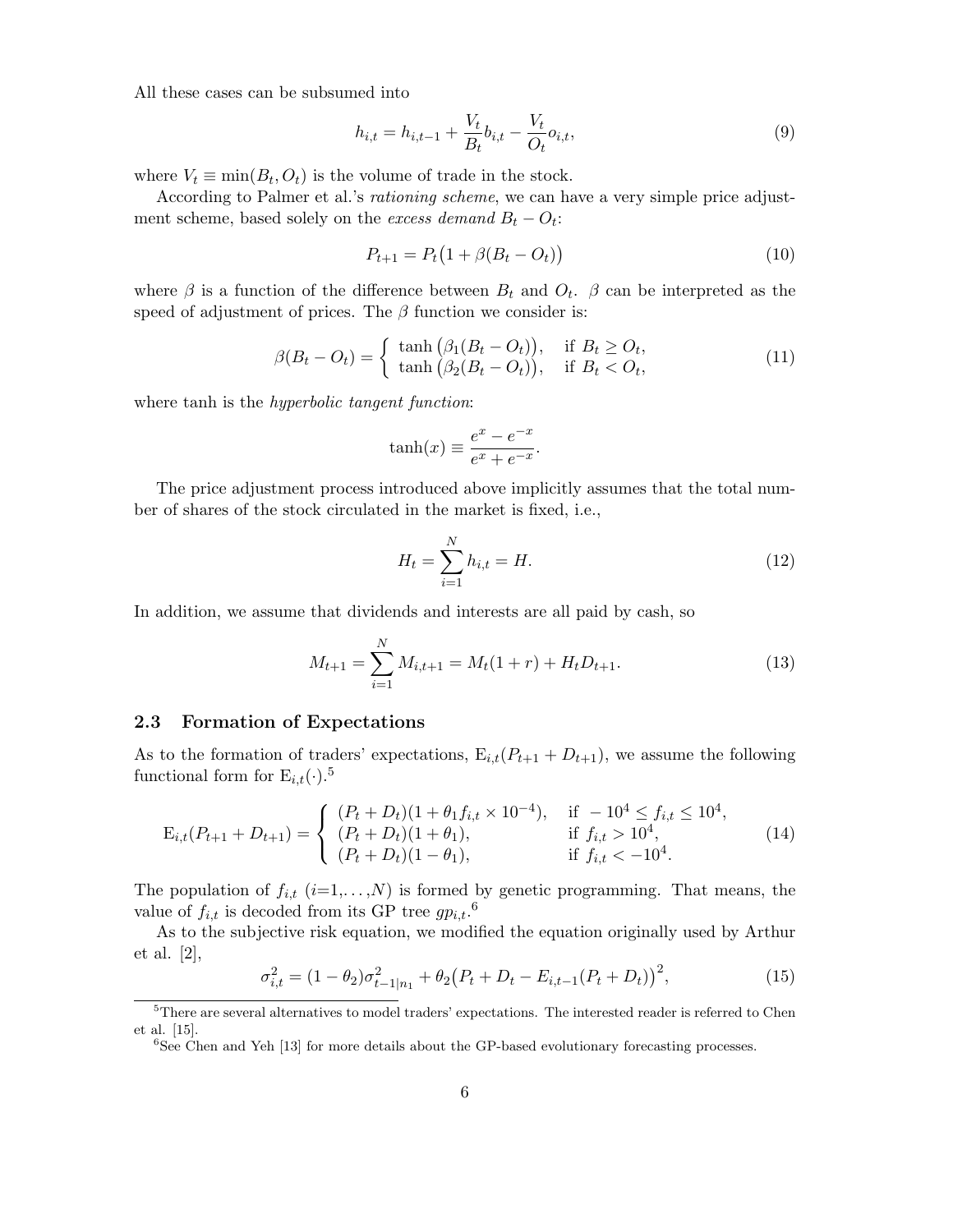where

$$
\sigma_{t-1|n_1}^2 = \frac{\sum_{j=0}^{n_1-1} (P_{t-j} - \overline{P}_{t|n_1})^2}{n_1 - 1},
$$

and

$$
\overline{P}_{t|n_1} = \frac{\sum_{j=0}^{n_1-1} P_{t-j}}{n_1}.
$$

In other words,  $\sigma_{t-1|n_1}^2$  is simply the *historical volatility* based on the past  $n_1$  observations.

Given each trader' expectations,  $E_{i,t}(P_{t+1} + D_{t+1})$ , according to equation (5) and his own subjective risk equation, we can obtain each trader's desire demand,  $h_{i,t+1}^*$  shares of the stock, and then how many shares of stock each trader intends to bid or offer based on equation  $(6)$  or  $(7)$ .

# 3 Experimental designs and data description

## 3.1 Experimental designs

As mentioned earlier, our simulations are based on the software, AIE-ASM, version 3. A tutorial on this software can be found in Chen et al. [15]. This tutorial would help explain most of the parameters shown in Table 1 and 2, which we shall skip its details except mentioning that most parameter values are taken from Chen and Yeh [13]. The simulations presented in this paper are mainly based on three different designs. These designs are motivated by our earlier studies on the ABSM, in particular, Chen and Yeh [13, 14] and Chen and Liao [10]. These three designs differs in two key economic parameters, namely, dividend processes and risk attitude.

In *Market A*, the baseline market, the dividend process is assumed to be *iid* Gaussian distribution and the traders' measure of absolute risk aversion  $(\lambda)$  are assumed to be 0.1. In Market B, the traders are assumed to be more risk-averse, which is characterized by a higher degree of absolute risk aversion ( $\lambda = 0.5$ ). As to *Market C*, the dividends are assumed to be iid uniform distribution, while the traders' attitude toward risk are assumed to be the same as that of the baseline market. Three runs each with 5000 generations was conducted for each of the three markets. Table 2 is a summary of our experimental designs.

## 3.2 Data description

The data generated from each run of simulation is then used to test the existence of pricevolume relation. As we mentioned in Section 1, Granger causality is used to define the dynamic relation between prices and trading volume. Following the standard econometric procedure, we first applied the augmented Dickey-Fuller unit root test to examine the stationarities of the price series,  $P_t$ , and trading volume series,  $V_t$ . Based on the testing results, difference transformation was taken to make sure that all time series are stationary:

$$
r_t = \ln(P_t) - \ln(P_{t-1}), \ v_t = V_t - V_{t-1},^7
$$

<sup>&</sup>lt;sup>7</sup>The reason that we did not take the log-difference transformation for volume is that trading volume may be zero in some trading periods.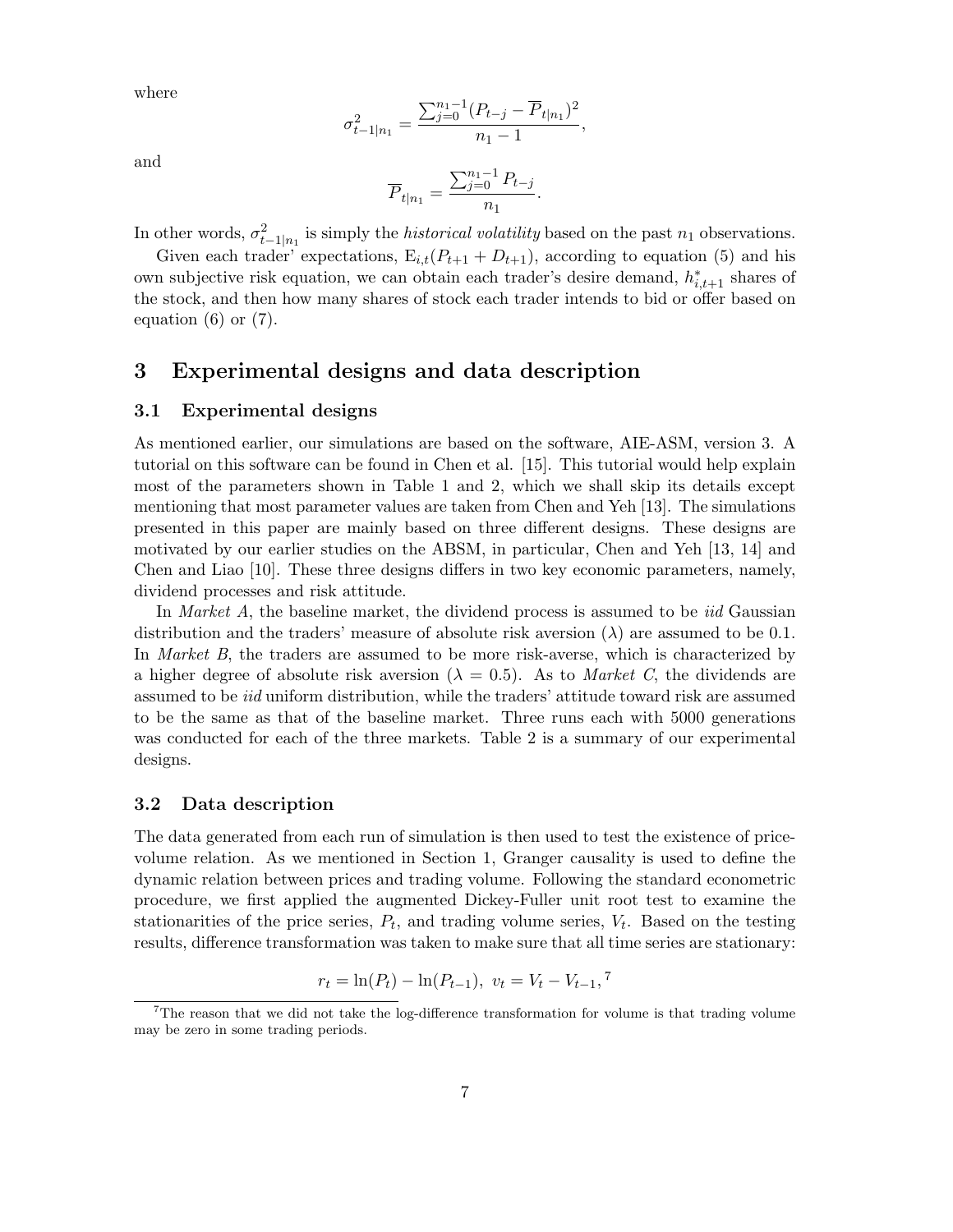| The Stock Market                                  |                                                                         |
|---------------------------------------------------|-------------------------------------------------------------------------|
| Share per capita $(h)$                            | 1                                                                       |
| Initial money supply per capita $(m)$             | 100                                                                     |
| Interest Rate $(r)$<br>Stochastic process $(D_t)$ | 0.1<br>i.i.d. Normal $(\mu = 10, \sigma^2 = 4)$<br>[Market A, Market B] |
|                                                   | <i>i.i.d.</i> Uniform $(5,15)$ [Market C]                               |
| Price adjustment function                         | tanh                                                                    |
| Price adjustment $(\beta_1)$                      | $10^{-4}$                                                               |
| Price adjustment $(\beta_2)$                      | $0.2 \times 10^{-4}$                                                    |
| <b>Traders</b>                                    |                                                                         |
| Number of traders                                 | 500                                                                     |
| Degree of ARA $(\lambda)$                         | 0.1 [Market A, Market C], 0.5 [Market B]                                |
| Criterion of fitness (traders)                    | Increments in wealth                                                    |
| Sample size of $\sigma_t^2$                       | 10                                                                      |
| Evaluation cycle                                  | 1                                                                       |
| Sample size                                       | 10                                                                      |
| Search intensity                                  | 5                                                                       |
| $\theta_1$                                        | 0.5                                                                     |
|                                                   |                                                                         |
| $\theta_2$                                        | $10^{-4}$                                                               |

Table 1: Parameters of the stock market

where  $r_t$  is also known as stock return. We then examined the causal relation between  $r_t$  and  $v_t$ . To test whether there is any uni-directional causality from one variable to the other, we followed the conventional approach in econometrics, i.e. linear Granger causality test and, for nonlinear case, the modified Baek and Brock test. There are several different ways to conduct the Granger causality test: some tests require an arbitrary choice of filtering processes, and others require an arbitrary choice of lags. We shall briefly present these notions of causality and the procedures of tests in the next section.

# 4 Wiener-Granger causality: definition and testing

The concept of causality plays a crucial role in many empirical economic studies, and is particularly important for our understanding and interpretation of dynamic economic phenomena. Nevertheless, it is difficult to give a formal notion of causality. This issue, in fact, is a philosophical one (see, e.g. Geweke [25]). Wiener [50], however, proposed a widely accepted concept of causality based on *predictive relation* between the two time series in question. This notion of causality, known as Wiener-Granger causality (or simply Granger causlaity), was then introduced to economists by Granger [26].

In this section, we first review the definition of causality in Wiener-Granger's sense, followed by introducing two different versions of Granger-causality tests proposed by Granger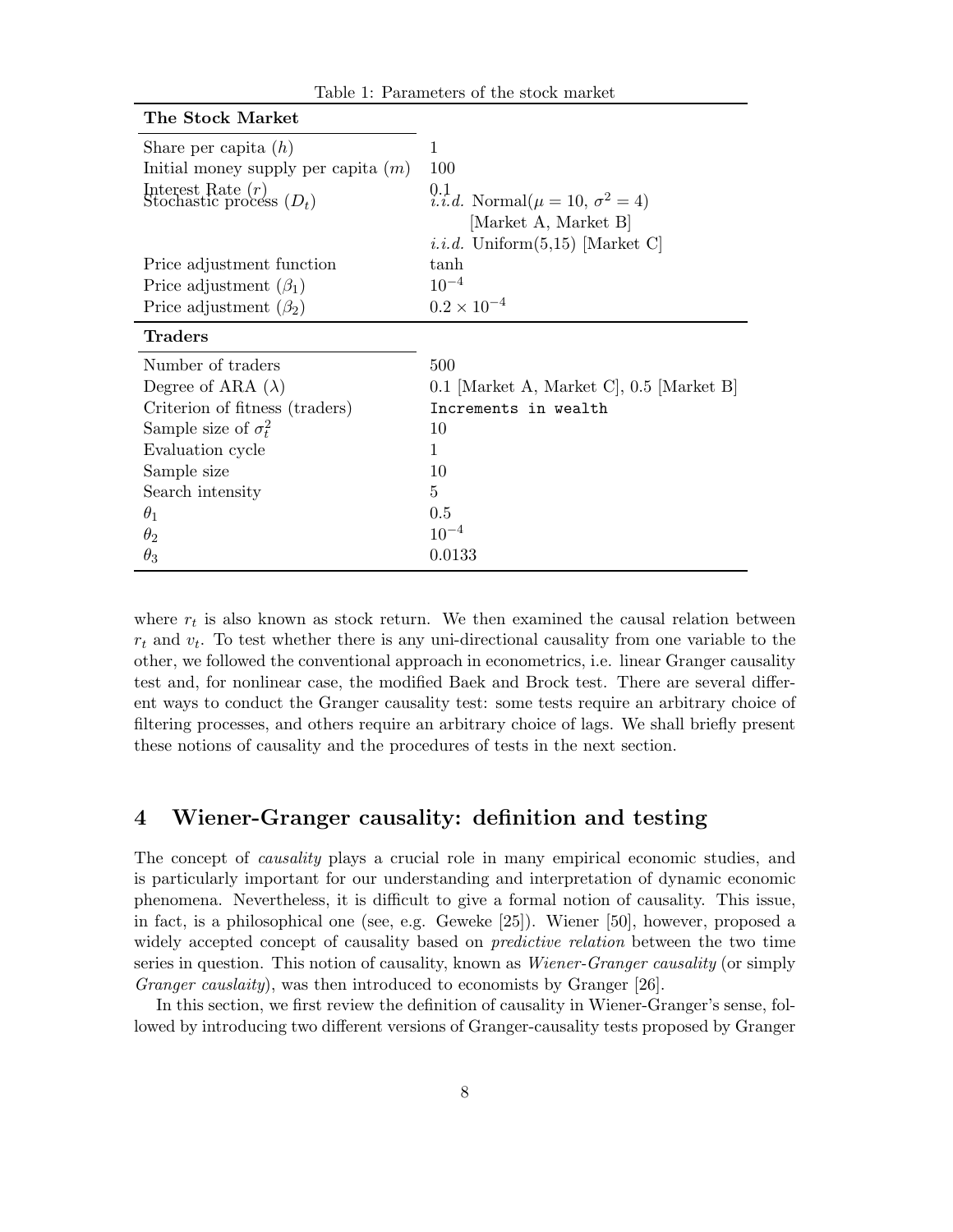| <b>Business School</b>                |                                                                |
|---------------------------------------|----------------------------------------------------------------|
| Number of faculty members             | 500                                                            |
| Proportion of trees initiated         |                                                                |
| by the full method                    | 0.5                                                            |
| by the grow method                    | 0.5                                                            |
| Function set                          | $\{+, -, \times, \div, \sqrt{\ }}$ , sin, cos, exp, Rlog, abs} |
| Terminal set                          | $\{P_t, P_{t-1}, , P_{t-10}, V_{t-1}, , V_{t-10}\}$            |
|                                       | $P_{t-1}$ + $D_{t-1}$ , , $P_{t-10}$ + $D_{t-10}$ }            |
| Selection scheme                      | Tournament selection                                           |
| Tournament size                       | $\overline{2}$                                                 |
| Proportion of offspring trees created |                                                                |
| by reproduction $(p_r)$               | 0.1                                                            |
| by crossover $(p_c)$                  | 0.7                                                            |
| by mutation $(p_m)$                   | 0.2                                                            |
| Probability of mutation               | 0.0033                                                         |
| Mutation scheme                       | Tree mutation                                                  |
| Replacement scheme                    | Tournament selection                                           |
| Maximum depth of tree                 | 17                                                             |
| Number of generations                 | 5,000                                                          |
| Maximum in the domain of RExp         | 1,700                                                          |
| Criterion of fitness (faculty)        | MAPE                                                           |
| Evaluation cycle                      | 20                                                             |
| Sample size (MAPE)                    | 10                                                             |

himself [26] and Hiemstra and Jones [31]. The former can only be applied to test the *linear* causal relation, whereas the latter is the extension of the former to the nonlinear cases.

## 4.1 Definition

Suppose that we have two *stationary* time series, i.e.  $\{X_t\}$  and  $\{Y_t\}$ ,  $t = 1, 2, \ldots$ , in hand. Without loss of generality, we shall illustrate Wiener-Granger's definition and testing procedures by showing how to conduct uni-directional causality tests from  ${Y_t}$  to  ${X_t}$ . In the Wiener-Granger's definition [50, 26],  $\{Y_t\}$  fails to cause  $\{X_t\}$  if we remove the past values of  $Y_t$  from the information set, we can get no worse prediction of present and future values of  $X_t$ , only provided by lagged values of  $X_t$  itself. Formally, it is defined as follows:

**Definition 1 (Wiener-Granger causality)** Let  $F(X_t|\mathbf{I}^*)$  be the conditional probability distribution of  $X_t$  given some information set  $\mathbf{I}^*$ . Under certain lag lengths of Lx and Ly,  ${Y_t}$  fails to cause  ${X_t}$  in Wiener-Granger's sense if:

$$
F(X_t|\mathbf{I}_{t-1}) = F(X_t|(\mathbf{I}_{t-1} - \mathbf{Y}_{t-Ly}^{Ly})), t = 1, 2, 3, ..., \qquad (16)
$$

where  $I_{t-1} \equiv (\mathbf{X}_{t-Lx}^{Lx}, \mathbf{Y}_{t-Ly}^{Ly})$  is the bivariate information set consisting of an Lx-length lag vector of  $X_t$  and an Ly-length lag vector of  $Y_t$ , i.e.  $\mathbf{X}_{t-Lx}^{Lx} \equiv (X_{t-Lx}, X_{t-Lx+1}, \ldots, X_{t-1})$ and  $\mathbf{Y}_{t-Ly}^{Ly} \equiv (Y_{t-Ly}, Y_{t-Ly+1}, \ldots, Y_{t-1}).$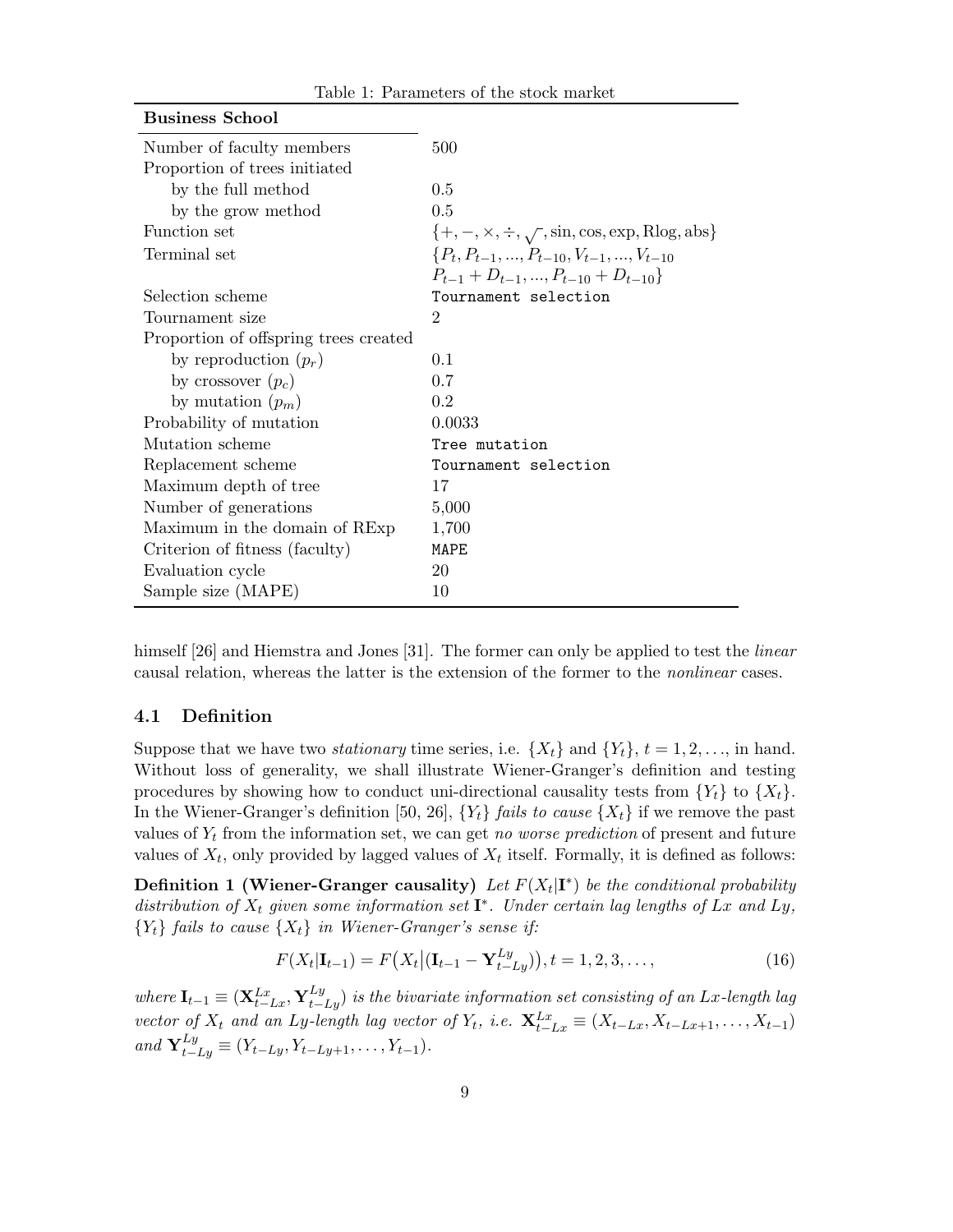Table 2: Experimental Designs

| Market | Case                  | Stochastic Process of Dividends                 | Measure of ARA <sup>‡</sup> |
|--------|-----------------------|-------------------------------------------------|-----------------------------|
|        | Market A $A1, A2, A3$ | <i>i.i.d.</i> Normal $(\mu = 10, \sigma^2 = 4)$ | 0.1                         |
|        | Market B $B1, B2, B3$ | <i>i.i.d.</i> Normal $(\mu = 10, \sigma^2 = 4)$ | 0.5                         |
|        | Market C $Cl, C2, C3$ | <i>i.i.d.</i> Uniform $(5,15)$                  | 0.1                         |

 $^\ddag$  Note that ARA stands for absolute risk aversion.

Conversely, if the lagged values of  $Y_t$  have *predictive power* for the present and future values of  $X_t$ , then we conclude that the time series  $\{Y_t\}$  Wienr-Granger-cause (or simply *Granger-cause*) the time series  $\{X_t\}$ .

# 4.2 Linear Granger causality testing: vector autoregression (VAR) approach

Based on the definition given above, Wiener-Granger causality refers to a historical path of one time series which influences the probability distribution of the present and future path of another time series. However, the definition in equation (16) is not easy to test. Granger [26], therefore, proposed a testable form by restricting the original concept to a linear prediction model. In other words, he assumed that predictors are least-squares projections, and mean square error (MSE) is adopted to be the criterion for comparing predictive power:

**Definition 2 (linear Granger causality)** Given certain lag lengths of Lx and Ly,  $\{Y_t\}$ fails to LINEARLY Granger-cause  $\{X_t\}$  (denoted by  $Y_t \nrightarrow X_t$ ) if:

$$
\text{MSE}(\hat{\mathbf{E}}(X_t|\mathbf{I}_{t-1})) = \text{MSE}(\hat{\mathbf{E}}(X_t|(\mathbf{I}_{t-1} - \mathbf{Y}_{t-Ly}^{Ly})),\tag{17}
$$

where  $\mathrm{MSE}(\hat{\mathrm{E}}(X_t|\mathbf{I}^*))$  denotes the mean square error for a prediction of  $X_t$  based on some information set  $\mathbf{I}^*$ .

According to the definition of (linear) Granger causality given above, we now consider the following well-known bivariate vector autoregression (VAR) equations:

$$
X_t = c + \sum_{i=1}^{Lx} \alpha_i X_{t-i} + \sum_{j=1}^{Ly} \beta_j Y_{t-j} + \varepsilon_t,
$$
\n(18)

$$
Y_t = c' + \sum_{i=1}^{Ly'} \alpha'_i Y_{t-i} + \sum_{j=1}^{Lx'} \beta'_j X_{t-j} + \eta_t,
$$
\n(19)

where the disturbances,  $\{\varepsilon_t\}$  and  $\{\eta_t\}$ , are two uncorrelated series following the conventional assumptions of *white noises*, say, they are  $i.i.d.$  with zero mean and some common variance of  $\sigma^2$  such that

$$
E(\varepsilon_t \varepsilon_s) = E(\eta_t \eta_s) = 0, \ \forall \ s \neq t,
$$

and

$$
E(\varepsilon_t \eta_s) = 0, \ \forall \ s, t.
$$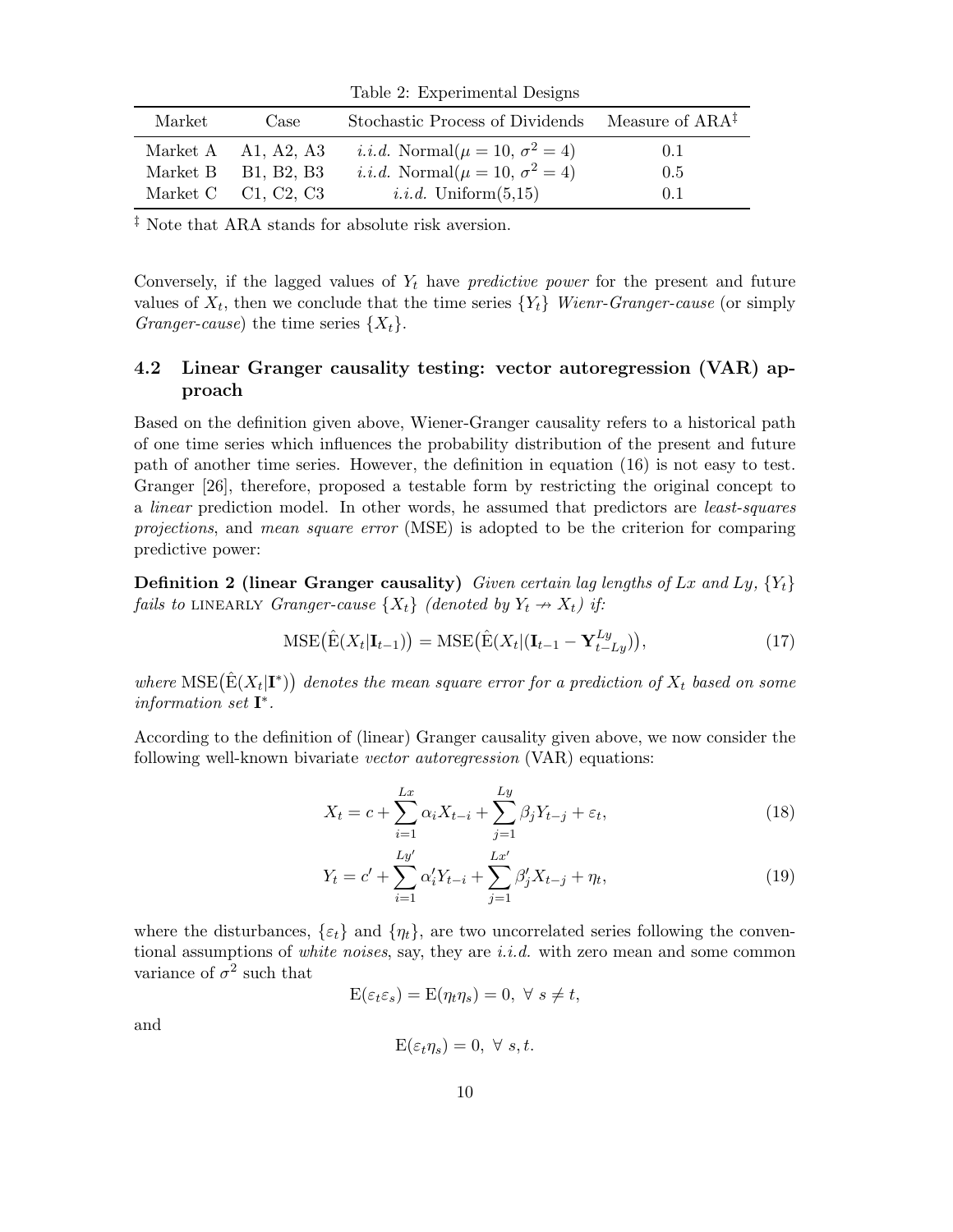It has been shown by Granger [26] that if  ${Y_t}$  does not Granger-cause  ${X_t}$  (linearly), then it is equivalent to say that  $\beta_j = 0$ , for all  $j = 1, 2, ..., Ly$  (Equation 18). Similarly,  $\{X_t\}$  does not Granger-cause  $\{Y_t\}$  (linearly) if, and only if,  $\beta'_j = 0$ , for all  $j = 1, 2, ..., Lx'$ (Equation 19).

In this linear framework, we can then conduct the Wald test (an F- or an asymptotically equivalent  $\chi^2$ -test) for the null hypothesis:

$$
H_0: \beta_1 = \beta_2 = \cdots = \beta_{Ly} = 0
$$

in equation (18), or equivalently,

$$
\mathrm{H}_0:Y_t\nrightarrow X_t.{}^8
$$

If the coefficients on the Ly-length lagged series of  $Y_t$  are jointly significantly different from zero, then we can conclude that the time series  ${Y<sub>t</sub>}$  Granger-cause the time series  ${X<sub>t</sub>}$ , or, equivalently, that lagged  $Y<sub>t</sub>$  has statistically significant linear forecasting power for current  $X_t$ . By following the same procedure, we can also test whether  $\{X_t\}$  Grangercause  ${Y_t}$  (denoted by  $X_t \to Y_t$ ) or not.

Unfortunately, in order to conduct the tests illustrated above, we face a knotty problem of lag-length selection. More specifically, we need to choose appropriate lag lengths of  $X_t$  and  $Y_t$ , that is, the values of Lx, Ly, Lx' and Ly'. In the earlier empirical studies, researchers often chose the lag-length by some rules of thumb (ad hoc methods). Nevertheless, as Hsiao [32] has shown, it would often be the case that the distributions of test statistics, and hence the results of the (linear) Granger causality tests, are sensitive to the choice of lag lengths. To cope with this technical issue, several statistical search criteria, viz. AIC, FPE, BEC, etc., are used to determine the optimal lag structure in equation  $(18)$  and  $(19).9$ 

# 4.3 Nonlinear Granger causality testing: modified Baek and Brock approach

The test procedures stated in the last subsection has been widely adopted by economists in the empirical studies to detect causal relationships between two time-dependent variables of interests. As a result, the earlier studies on the price-volume relation focused exclusively on linear causalities [1, 34, 45, 46, 48]. Such VAR approach, nevertheless, has low power in uncovering nonlinear causalities (see Brock [4] and Baek and Brock [3]).

Following the definition of Weiner-Granger causality presented in equation (16), Baek and Brock [3] proposed a nonparametric statistical counterpart for detecting nonlinear causal relations. To do so, their technique is based on the correlation integral, which is an estimator of spatial dependence across time. By first filtering out linear predictive power with the VAR model in equation (18) and (19), they argued that any remaining predictive power existing between the two residual series of  $\{\hat{\varepsilon}_t\}$  and  $\{\hat{\eta}_t\}$  can be considered as nonlinear one. Their test is built upon the assumptions of mutually independent and individually *i.i.d.* for the two series of residuals. This method was modified by Hiemstra and Jones [31] to allow for the residuals being weakly dependent.

 $8$ Those who are not familiar with these test procedures are refered to Hamilton [29, pp. 302–309] for a comprehensive reference.

<sup>&</sup>lt;sup>9</sup>See Jones [36] for a survey of the non-statistical ad hoc methods and those statistical criteria for specifying optimal lag lengths in (linear) Granger causality testing.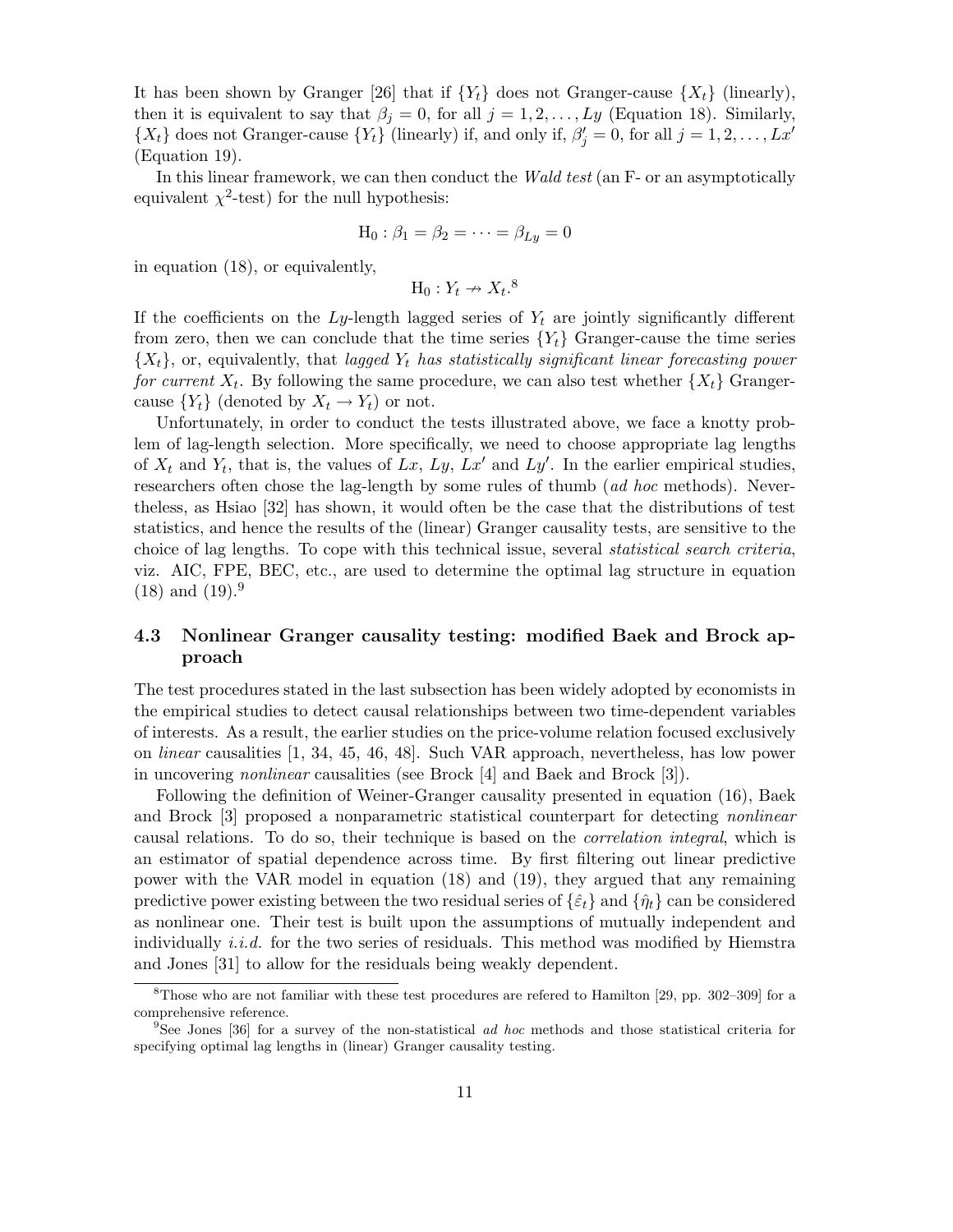Definition 3 (modified Baek and Brock approach) Consider the two estimated residual series from the VAR model in equation (18) and (19), i.e.  $\{\hat{\epsilon}_t\}$  and  $\{\hat{\eta}_t\}$ . Assume that they are strictly stationary and weakly dependent. We then define the following notations:

$$
\mathbf{E}_{t}^{m} \equiv (\hat{\varepsilon}_{t}, \hat{\varepsilon}_{t+1}, \dots, \hat{\varepsilon}_{t+m-1}), \ m = 1, 2, \dots, \ t = 1, 2, \dots,
$$
  
\n
$$
\mathbf{E}_{t-Lx}^{Lx} \equiv (\hat{\varepsilon}_{t-Lx}, \hat{\varepsilon}_{t-Lx+1}, \dots, \hat{\varepsilon}_{t-1}), \ Lx = 1, 2, \dots, \ t = Lx + 1, Lx + 2, \dots,
$$
  
\n
$$
\mathbf{H}_{t-Ly}^{Ly} \equiv (\hat{\eta}_{t-Ly}, \hat{\eta}_{t-Ly+1}, \dots, \hat{\eta}_{t-1}), \ Ly = 1, 2, \dots, \ t = Ly + 1, Ly + 2, \dots.
$$

Given certain lag lengths of Lx and Ly  $\geq$  1,  $\{Y_t\}$  fails to NONLINEARLY Granger-cause  ${X_t}$  (denoted by  $Y_t \nRightarrow X_t$ ) if:

$$
\Pr\left(\|\mathbf{E}_{t}^{m} - \mathbf{E}_{s}^{m}\| < e \mid \|\mathbf{E}_{t-Lx}^{Lx} - \mathbf{E}_{s-Lx}^{Lx}\| < e, \|\mathbf{H}_{t-Ly}^{Ly} - \mathbf{H}_{s-Ly}^{Ly}\| < e\right)
$$
  
= 
$$
\Pr\left(\|\mathbf{E}_{t}^{m} - \mathbf{E}_{s}^{m}\| < e \mid \|\mathbf{E}_{t-Lx}^{Lx} - \mathbf{E}_{s-Lx}^{Lx}\| < e\right),
$$
 (20)

for some pre-designated values of lead length m and distance  $e > 0$ . Note that  $Pr(\cdot)$  denotes probability and  $\|\cdot\|$  denotes the sup norm.

In order to transform equation (20) into a testable form, we denote the joint and marginal probabilities by :

$$
C_{1}(m+Lx, Ly, e) \equiv \Pr\left(\|\mathbf{E}_{t-Lx}^{m+Lx} - \mathbf{E}_{s-Lx}^{m+Lx}\| < e, \|\mathbf{H}_{t-Ly}^{Ly} - \mathbf{H}_{s-Ly}^{Ly}\| < e\right),
$$
\n
$$
C_{2}(Lx, Ly, e) \equiv \Pr\left(\|\mathbf{E}_{Lx}^{t-Lx} - \mathbf{E}_{Lx}^{s-Lx}\| < e, \|\mathbf{H}_{t-Ly}^{Ly} - \mathbf{H}_{s-Ly}^{Ly}\| < e\right),
$$
\n
$$
C_{3}(m+Lx, e) \equiv \Pr\left(\|\mathbf{E}_{t-Lx}^{m+Lx} - \mathbf{E}_{s-Lx}^{m+Lx}\| < e\right),
$$
\n
$$
C_{4}(Lx, e) \equiv \Pr\left(\|\mathbf{E}_{t-Lx}^{Lx} - \mathbf{E}_{s-Lx}^{Lx}\| < e\right).
$$
\n(21)

By the definition of conditional probability, say  $Pr(A|B) = Pr(A \cap B)/Pr(B)$ , we can modify equation (20) slightly into

$$
\frac{C_1(m+Lx, Ly,e)}{C_2(Lx, Ly,e)} = \frac{C_3(m+Lx,e)}{C_4(Lx,e)},
$$
\n(22)

for some given values of m, Lx, and  $Ly \ge 1$  and  $e > 0$ . This implies that  $\{Y_t\}$  does not Granger-cause  $\{X_t\}$  (nonlinearly) if equation (22) holds.

Baek and Brock [3] suggested correlation-integral estimators for the joint and marginal probabilities in equation (21) — denoted as  $\hat{C}_1(m+Lx,Ly,e)$ ,  $\hat{C}_2(Lx,Ly,e)$ ,  $\hat{C}_3(m+Lx,e)$ , and  $\hat{C}_4(Lx,e)$  — to test the condition (22).<sup>10</sup>

Then Baek and Brock [3] constructed the following asymptotic test statistic, for given values of m, Lx, and  $Ly \ge 1$  and  $e > 0$ ,<sup>11</sup>

$$
\sqrt{n}\left(\frac{\hat{C}_1(m+Lx,Ly,e)}{\hat{C}_2(Lx,Ly,e)} - \frac{\hat{C}_3(m+Lx,e)}{\hat{C}_4(Lx,e)}\right) \stackrel{a}{\sim} N\left(0,\sigma^2(m,Lx,Ly,e)\right). \tag{23}
$$

 $10$ For the definition and details of these correlation-integral estimators, see Hiemstra and Jones [31, p. 1647].

<sup>&</sup>lt;sup>11</sup>Rather than asymptotic distribution theory, Diks and DeGoede [19] proposed another approach to test the equivalence in equation (22) based on bootstrap methods. They reported that their bootstrap tests and the modified Baek and Brock test performed almost equally well.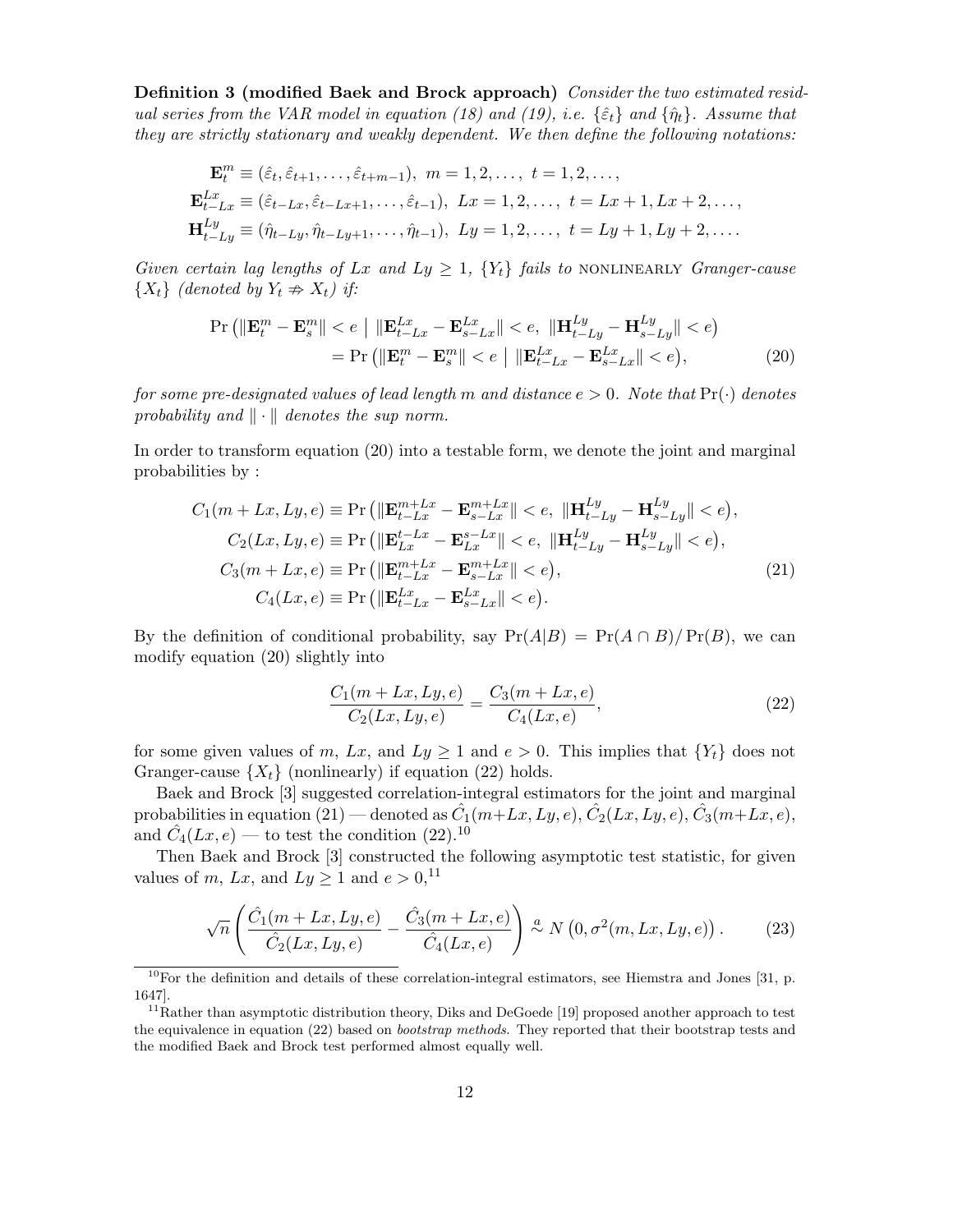The asymptotic *Gaussian distribution* of this test statistic holds under the null hypothesis that  ${Y_t}$  does not Granger-cause  ${X_t}$  (nonlinearly), i.e.  $H_0: Y_t \nArr X_t$ . By further using the *delta method*,<sup>12</sup> Hiemstra and Jones [31, pp. 1660–1662] suggested a consistent estimator for  $\sigma^2(m, Lx, Ly, e)$  in equation (23) to conduct the test emiprically.

Note that a significant positive value in equation (23) suggests that  ${Y_t}$  does Grangercause  $\{X_t\}$  (nonlinearly). Nevertheless, a significant negative test statistic represents that "knowledge of the lagged values of Y confounds the prediction of  $X$ " (*italics* added, see Hiemstra and Jones [31, p. 1648]). Thus, we conduct the modified Baek and Brock test with *right-tailed critical values*. Like the VAR approach in linear Granger-causality testing, we face the difficulties in choosing appropriate lagged length of  $Lx$  and  $Ly$ . Unfortunately, unlike linear Granger-causality testing, there is no literature discussing how to specify the optimal values of those parameters, i.e.  $m$ ,  $Lx$ ,  $Ly$ , and  $e$ . In this paper, we simply follow Hiemstra and Jones [31] to tackle this issue.

## 5 Experimental results

We first summarize some basic descriptive statistics of our simulation results in Table 3.<sup>13</sup> Some essential features, such as price deviation (or price discovery) and excess volatility, were already studied in our earlier paper [10, 12]. The summary statistics reported in this table shows nothing significantly different from what we already discussed. We, therefore, shall focus exclusively on the price-volume relation in this paper. The presentation of our results shall follow the sequence indicated below. First, we start from the aggregate data (the macro-level). At this level, the issue concerns us is whether price-volume causality exists. Second, we then go down to the "bottom" level, and examine the microstructure of traders. Finally, what we have found at the "top" is compared to what we found at the "bottom", to see whether the micro-macro relation can be consistent.

## 5.1 Aggregate outcomes: Granger causality at the "top"

Table 4 gives the testing result of linear causality. The result is mixing. In some cases, the causal relation is not found in both directions. In some other cases, the uni-direction causality is found. Clearly, the existence of the causal relation is not definite. This picture is somewhat in line with what we learned from the literature: some found the existence of linear causality, while some didn't.

Table 5 shows the result of nonlinear causality, and the result is also inconclusive, which

$$
HREEP = \frac{1}{r}(\overline{d} - \lambda \sigma_d^2 \frac{H}{N}),
$$

 $12$ The delta method is a prevailing tool in econometric studies. It helps to derive asymptotic distributions for arbitrary nonlinear functions of an estimator. See Cambpell et al. [7, p. 540] for a brief illustration.

 $13$ Note that HREEP stands for *homogeneous rational expectation equilibrium price*. In the model which we construct in section 2, it can be derived that

by further incorporating the assumptions of a representative-agent with rational expectation and perfect foresight. See Chen and Liao [10] for the proof. We further define  $\overline{P} = \frac{1}{T} \sum P_t$ ,  $\text{MAPE} = \frac{1}{T} \sum \left| \frac{P_t - \text{HREEP}}{\text{HREEP}} \right|$ , and MPE =  $\frac{1}{T} \sum \left( \frac{P_t - \text{HREEP}}{\text{HREEP}} \right)$  to show how far the artificial stock prices deviate from the HREE price. Also note that  $\sigma_P$ , the standard deviation of prices, shows the price volatility of the artificial stock markets.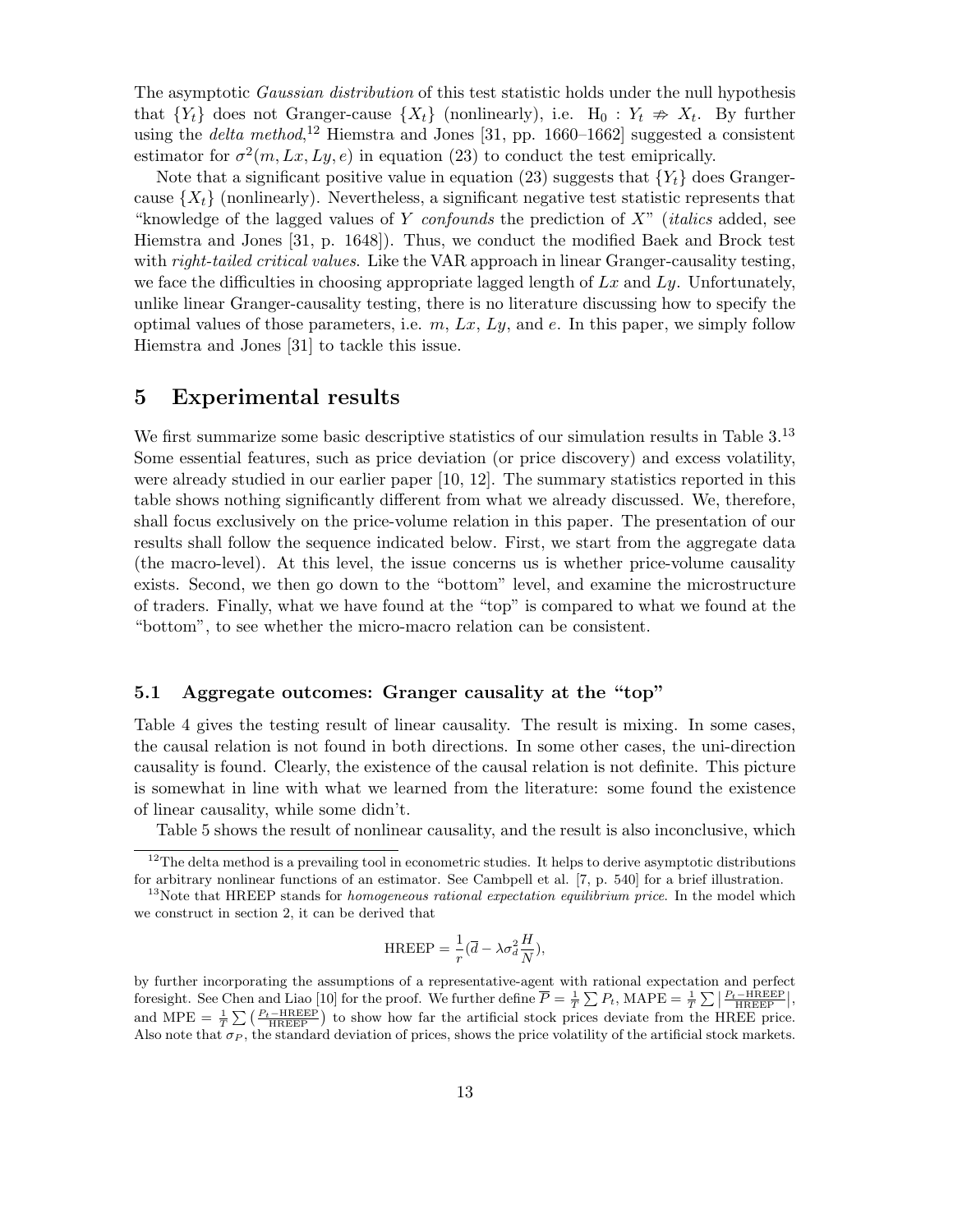| $\rm Case$     | <b>HREEP</b> | $\overline{P}$ | MAPE     | <b>MPE</b> | $\sigma_P$ |
|----------------|--------------|----------------|----------|------------|------------|
| A <sub>1</sub> | 96           | 104.72         | 9.21%    | 9.08%      | 5.004      |
| A2             | 96           | 103.84         | 8.39%    | 8.16\%     | 5.085      |
| A3             | 96           | 104.54         | 9.07%    | 8.90\%     | 5.054      |
| B1             | 80           | 84.25          | $6.01\%$ | 5.31\%     | 3.967      |
| B <sub>2</sub> | 80           | 84.53          | $6.16\%$ | 5.66%      | 3.762      |
| B <sub>3</sub> | 80           | 84.21          | 5.93%    | 5.26\%     | 3.838      |
| C1             | 91.667       | 108.32         | 18.16%   | 18.16%     | 5.350      |
| C <sub>2</sub> | 91.667       | 108.24         | 18.08%   | 18.08%     | 5.359      |
| C <sub>3</sub> | 91.667       | 108.54         | 18.42\%  | 18.41\%    | 5.666      |

Table 3: Basic Descriptive Statistics

is also consistent with what we experienced from the literature. The bi-directional nonlinear causality is found only in case B2 and B3, while the uni-directional causality from return to volume exists in many cases. The return-to-volume casual relation is in general much stronger than the volume-to-return causality.

|                | $H_0$ : Volume changes do not<br>cause stock returns $(v_t \nightharpoonup r_t)$ |         |           |             | $H_0$ : Stock returns do not<br>cause volume changes $(r_t \nightharpoonup v_t)$ |         |
|----------------|----------------------------------------------------------------------------------|---------|-----------|-------------|----------------------------------------------------------------------------------|---------|
| Case           | $\#$ of Lags                                                                     | F-value | p-value   | $#$ of Lags | F-value                                                                          | p-value |
| A1             | 16                                                                               | 1.942   | $0.0134*$ | 20          | 1.030                                                                            | 0.4218  |
| A2             | $\overline{7}$                                                                   | 1.154   | 0.3261    | 18          | 1.243                                                                            | 0.2166  |
| A3             | 16                                                                               | 1.398   | 0.1324    | 18          | 1.246                                                                            | 0.2145  |
| B1             | 10                                                                               | 1.262   | 0.2459    | 20          | 1.020                                                                            | 0.4331  |
| B <sub>2</sub> | 10                                                                               | 4.832   | $0.0000*$ | 20          | 1.074                                                                            | 0.3701  |
| B <sub>3</sub> | 10                                                                               | 2.510   | $0.0052*$ | 18          | 1.314                                                                            | 0.1672  |
| C1             | 7                                                                                | 0.579   | 0.7733    | 20          | 0.503                                                                            | 0.9671  |
| C <sub>2</sub> | 14                                                                               | 0.650   | 0.8244    | 20          | 0.987                                                                            | 0.4744  |
| C <sub>3</sub> | 8                                                                                | 2.519   | $0.0099*$ | 17          | 0.897                                                                            | 0.5778  |

Table 4: Linear Granger causality test

Note that a <sup>\*</sup> represents statistical siginifance at the 5<sup>%</sup> significance level, whereas a † represents statistical siginifance at the 10% significance level.

# 5.2 Traders' behavior: Granger causality at the "bottom"

Coming down to the "bottom" of the ABSM, we are interested in knowing the belief of agents. Did agents believe the price-volume relation? Did they actually apply volume to their forecasts of prices (returns)? To answer these questions, we have to check how many traders might in fact use past trading volume as useful information during forecasting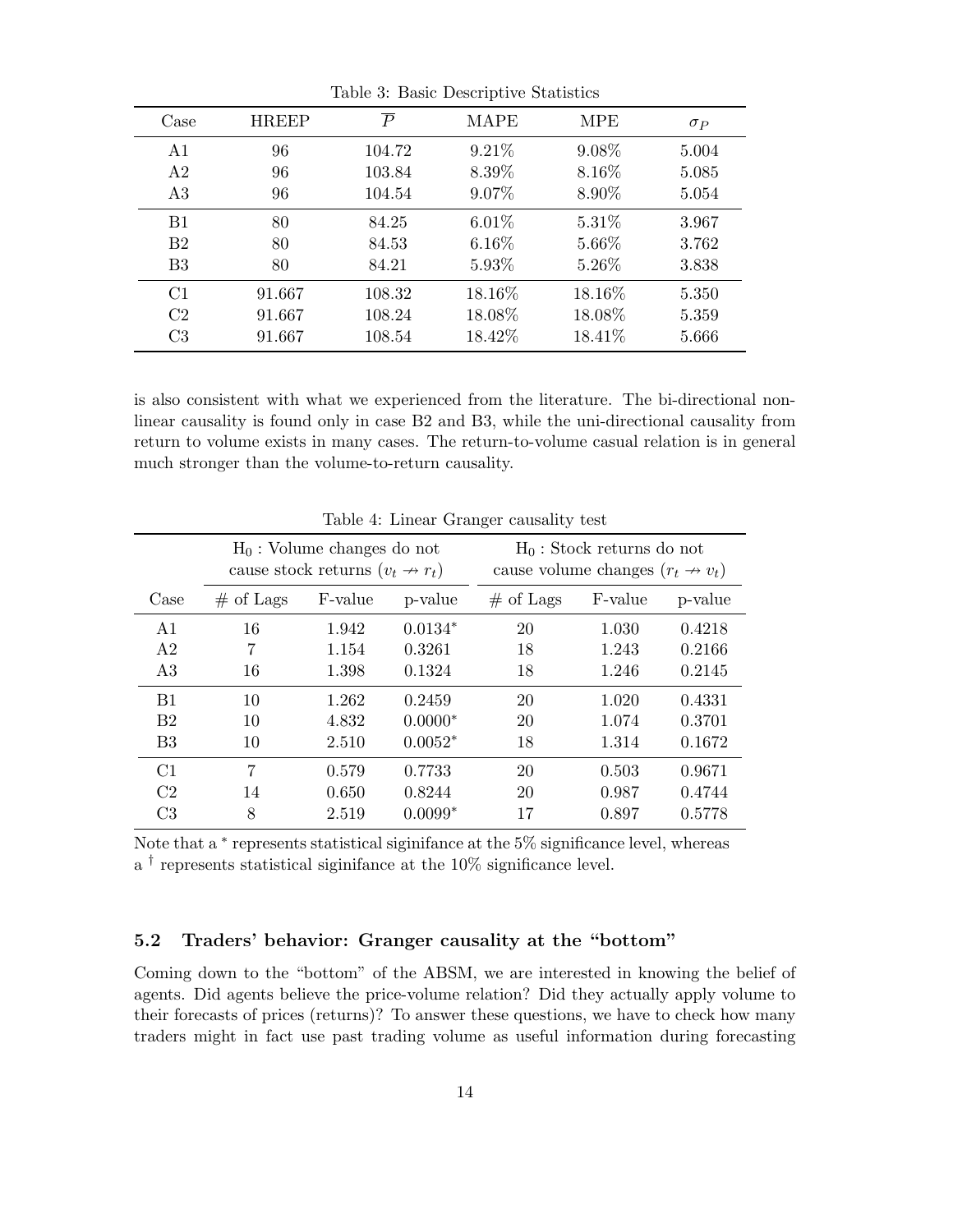processes in the deep of their mind. That is to say, we have to check whether the traders incorporated trading volume into their expectation-generating formula (their GP trees).

To make the discussion convenient, we shall call those who believe trading volume as useful information to predict future prices as *price-volume believers*. Applying the technique invented by Chen and Yeh [14], we counted the number of price-volume believers. Since the counting work is very computational demanding, a cencus was made only after every 500 generations. This number is given in Table 6. In some cases, say B3, C1, and C2, the belief of price-volume relation prevails in the public from the beginning even to the end of the simulations. In some other cases, such as A1, A3, and C3, price-volume believers finally died out of the markets in the end. Note that the number of price-volume believers may fluctuate during the whole simulation periods, e.g. B1 and B2. A striking phenomena is that price-volume believers may revive even after some periods of noughts. A2 is a case in point. We now ready to check whether the marco-phenomena of pricevolume relation we observed at the "top" matches what we observed at the "bottom". This issue, called consistency, is checked in the next subsection.

## 5.3 The macro-micro relation

In the agent-based modeling framework, we are particularly interested in the so-called macro-micro relation. Based on the simulation results we have, four basic patterns stand out. They can be roughly divided into two categories, namely, consistent patterns and inconsistent ones. A pattern is called consistent if the macro behavior tends to lend support to what most individuals believe or come to believe. A pattern is called inconsistent if the macro behavior tends to invalidate what most individual believe or come to believe (see Table 7).

In a more technical way, let that the volume does not Granger-cause returns be the null hypothesis. If this null hypothesis is rejected (or failed to reject) by the aggregate market outcome based on econometric tests, then we say the pattern is consistent if it is also rejected (or failed to reject) by most or by an increasing number of market participants. Otherwise, it is called inconsistent.

According to the definition above, the case A2, A3, B1 and B3 exhibit consistent patterns (the main diagonal boxes on Table 7), whereas the case A1, B2, C1, C2 and C3 demonstrate inconsistent patterns (on the off-diagonal boxes on Table 7).

Among the consistent patterns, B3 is the case that the null hypothesis is consistently rejected by both macro and micro behavior. Its number of price-volume believers is persistently high during the entire simulation. In particular, for the second half of the trading session, almost all agents rejected the null by forecasting returns with volume (see Table 6).

A2, A3 and B1 are the other consistent patterns. In these three cases, the null was failed to reject in both linear and nonlinear tests, and our traders' beliefs were in line with this test result. The number of participants who believe the null hypothesis continuously decreased. For example, consider the case A3. At the beginning, there are a great number of traders who used volume in their forecasts of returns. Nonetheless, after period 1500, the number dramatically drops down from 300 to 100, and further to nil.

Among the inconsistent patterns (patterns on the off-diagonal of Table 7), C1 and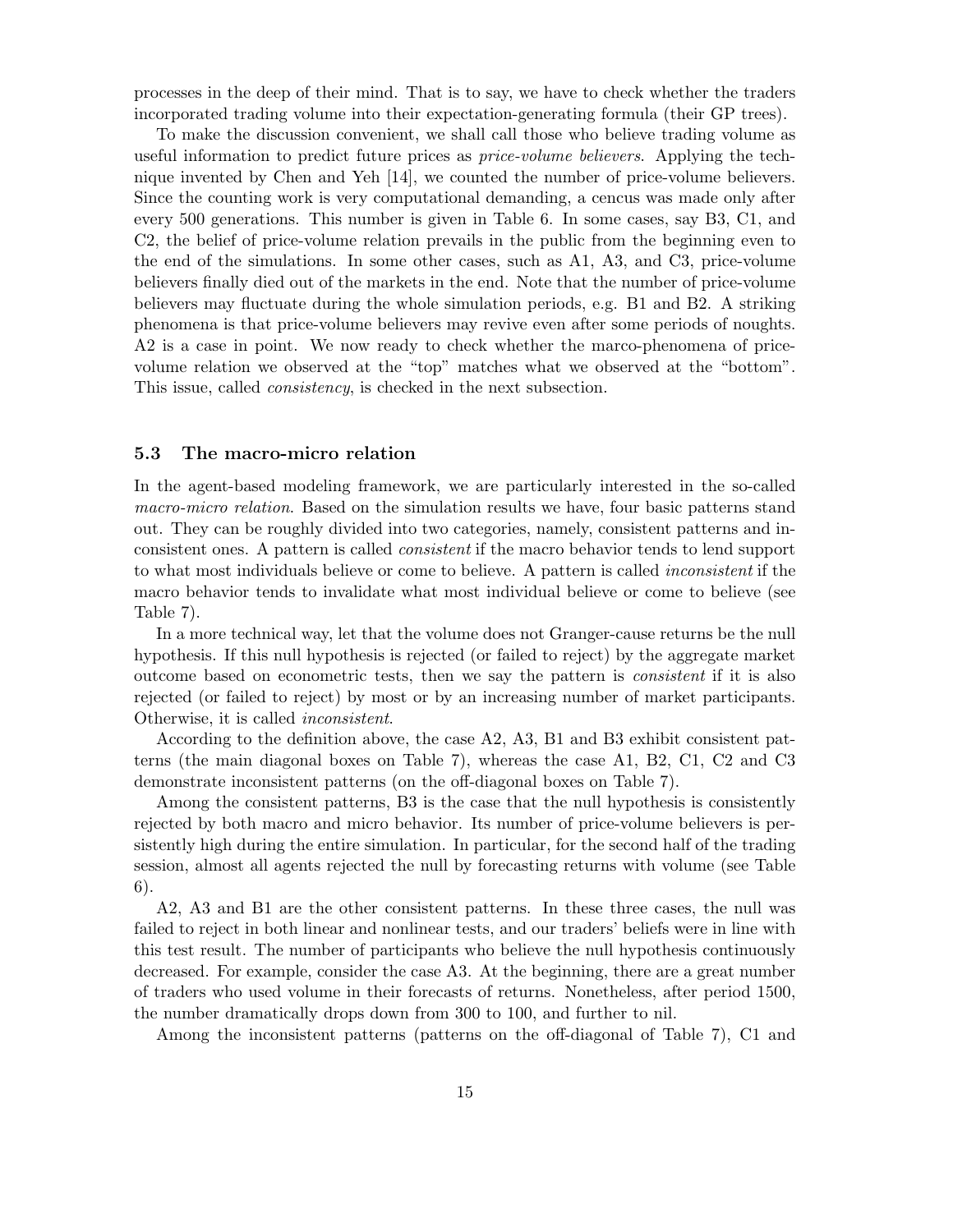C2 share the feature that the market is composed of hundreds of *price-volume believers*, while the causality test shows that the volume cannot help predict returns. This result is particular striking for the case C2, where the market reached a state where all market participants are price-volume believers.

Equally interesting inconsistent patters are cases A1, B2 and C3. In these cases, the causality test did indicate the significance of volume in return forecasting, but traders eventually gave up the use of this variable in their forecasts of returns.

## 5.4 Discussions

The analysis so far is mainly driven by the aggregate outcome. Basically, we are asking whether the individual behavior is consistent with our econometric tests. In other words, if our tests suggest the casual relation, did our "smart" and "adaptive" also notice so?

The real issue is whether those inconsistent patterns are unanticipated or puzzling us. The answer is no. There are, in effect, some arguments to predict why these inconsistent patterns may appear. For example, consider the cases C1 and C2. A supportive argument would be following: it is the intensive search, characterized by a large number of pricevolume believers, over the hidden relation between volume and returns eventually nullify the effect of volume on returns and make volume be an useless variable. In this case, the micro and macro relation observed in cases A3 and B3 is actually also in harmony with each other. As a matter of fact, using this argument, one can question whether those consistent patterns are really consistent. For instance, if no one give the volume variable a try, would it possible that the volume-to-price relation can finally emerge, as a secret which has never been disclosed?

The argument which we have just been through points out one serious issue in our above-proposed analysis of micro and macro relation. In this analysis, we treat the whole micro process as one sample, and the whole macro process as the other sample. We then look into the consistence between the two. However, what was neglected is the complex dynamic feedback relation existing between aggregate outcome and individual behavior. As well depicted by Farmer and Lo [22, p. 9992],

Patterns in the price tend to disappear as agents evolve profitable strategies to exploit them, but this occurs only over an extended period of time, during which substantial profits may be accumulated and new patterns may appear.

As to the cases A1 and C3, we saw that there exists only linear Granger causality between returns and trading volume at the macro level. Nevertheless, from the micro viewpoint, traders were not aware of this. One possible explanation for observing such kind of inconsistency is the huge search space defined by GP. The set of linear function has only a measure of zero in it. If we restrict our attention only to the non-linear causality test, then there is no inconsistency for the cases A1 and C3. It follows that traders may overlook the usefulness of linear models, and spent most of their trials over the space of non-linear models. As we may expect, they eventually gave up their attempts, because non-linear causality does not exist. However, this explanation can not applied to Case B2, in which nonlinear-causal relation is also shown to exist statistically significantly.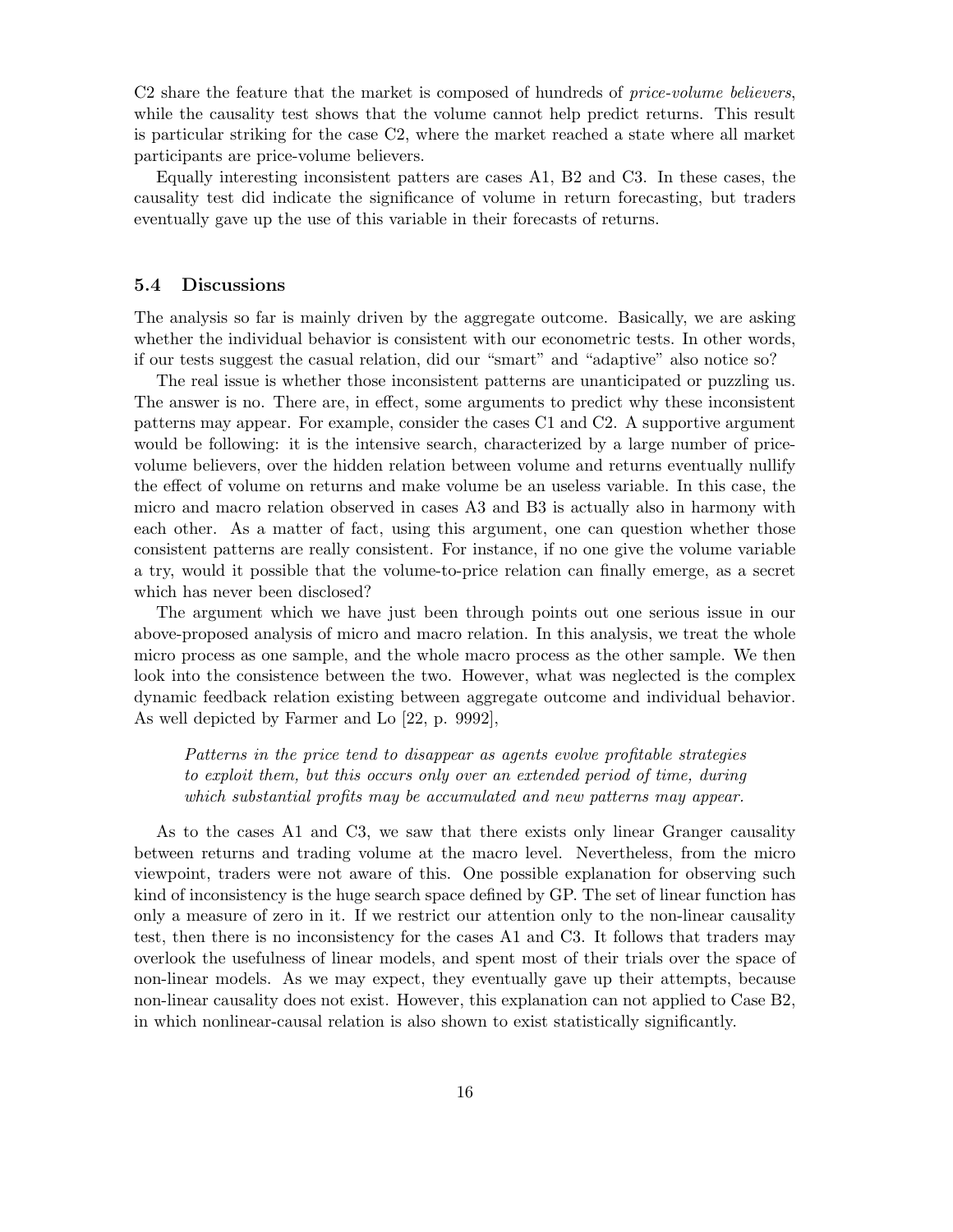To sum up, there is no definite relation between micro and macro behavior. The appearance of the patterns on the off-diagonal entries shows that the Neo-classical economic analysis, which generally assumes the consistency between the micro and macro behavior, does not have a solid ground. It is in this agent-based economic model we show how easily one can have aggregate result which is not anticipated from the individual behavior. The reason that one can have such a large variety of patterns is mainly because of complex dynamic interaction between individuals and the market.

Financial market dynamics is path-dependent, highly complex and nonlinear because it is the outcome of continuously evolving and interacting behavior, which is mainly driven by survival pressure. It is therefore difficult to make a simple conclusion on the relation between micro and macro behavior. To fully trace their interaction, the analysis based on high-frequency sampling (or census) of traders' behavior is required. Statistical analysis based on small samples is also useful to investigate the potential time variant relation, due to the real time survival pressure.

# 6 Conclusions

One distinguishing feature of ACE (and thus ABSMs) is that some interesting macro phenomena of financial markets could emerge (be endogenously generate) from interactions of adaptive agents without exogenously imposing any conditions like unexpected events, information cascade, noise or dumb traders, etc. In this paper, we show that the presence of the stock price-volume causal relation does not require any explicit assumptions like information asymmetry, reaction asymmetry, noise traders, or tax motives. In fact, it suggests that the causal relation may be a generic property in a market modeled as an evolving decentralized system of autonomous interacting agents.

We also show that our understanding of the appearance or disappearance of the pricevolume relation can never be complete if the feedback relation between individual behavior and aggregate outcome is neglected. This feedback relation is, however, highly complex, which may defy any simple analysis, as the one we proposed initially. Consequently, econometric analysis which fails to take into account this complex feedback relation between micro and macro may produce misleading results. Unfortunately, we are afraid that is exactly the main stream financial econometrics did in a large pile of empirical studies.

## References

- [1] R. Antoniewicz, A causal relationship between stock returns and volume, Board of Governors of the Federal Reserve System Finance and Economics Discussion Series: 208, August 1992, p. 50.
- [2] W. B. Arthur, J. H. Holland, B. LeBaron, R. Palmer, P. Tayler, Asset pricing under endogenous expectations in an artificial stock market, in: W. B. Arthur, S. Durlauf, D. Lane (eds.), The Economy as an Evolving Complex System II, Addison-Wesley, 1997, pp. 15–44.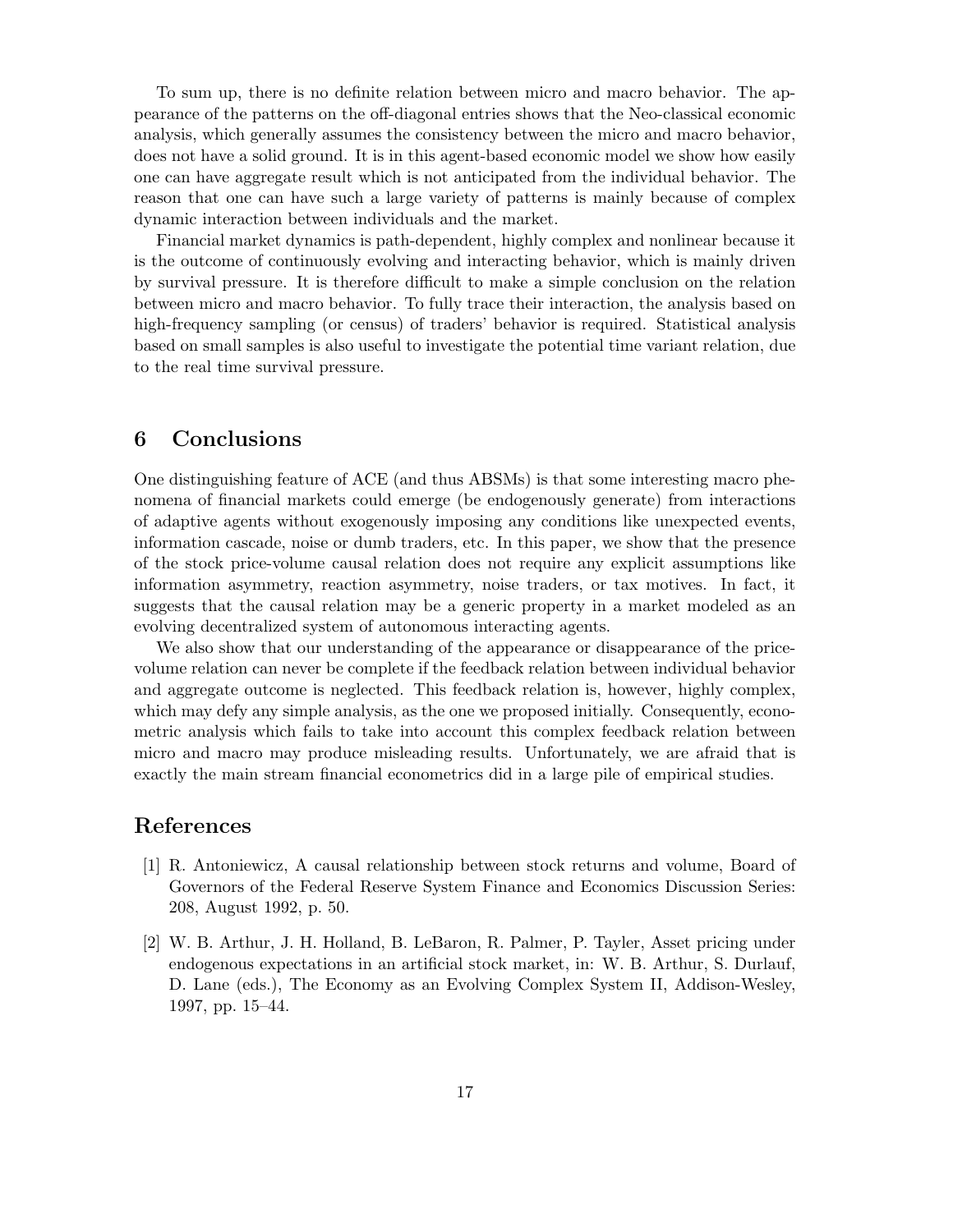- [3] E. Baek, W. A. Brock, A general test for nonlinear Granger causality: Bivariate model, unpublished manuscript, University of Wisconsin, Madison, WI, 1991.
- [4] W. A. Brock, Causality, chaos, explanation and prediction in economics and finance, Chapter 10 in: J. Casti and A. Karlqvist (eds.), Beyond Belief: Randomness, Prediction and Explanation in Science, CRC Press, Boca Raton, FL, 1991, pp. 230–279.
- [5] W. A. Brock, Pathways to randomness in the economy: Emergent nonlinearity and chaos in economics and finance, Estudios Economicos 8 (1) (1993) 3–55.
- [6] J. Y. Campbell, S. J. Grossman, J. Wang, Trading volume and serial correlation in stock returns, Quarterly Journal of Economics 108 (1993) 905–939.
- [7] J. Y. Campbell, A. W. Lo, A. C. MacKinlay, The econometrics of financial markets, Princeton University Press, Princeton, NJ, 1997.
- [8] N. T. Chan, B. LeBaron, A. W. Lo, T. Poggio, Agent-based models of financial markets: A comparison with experimental markets, Unpublished Working Paper, MIT Artificial Markets Project, MIT, MA.
- [9] S.-H. Chen, Agent-based computational macroecnomics: A survey, AI-ECON Research Center Working Paper, National Chengchi University, Taipei, Taiwan, 2002.
- [10] S.-H. Chen, C.-C. Liao, Price discovery in agent-based computational modeling of artificial stock markets, in: S.-H. Chen (ed.), Genetic Algorithms and Genetic Programming in Computational Finance, Kluwer Academic Publishers, 2002, pp. 335– 356.
- [11] S.-H. Chen, C.-C. Liao, Understanding sunspots: An analysis based on agentbased artificial stock markets, AI-ECON Research Center Working Paper, National Chengchi University, Taipei, Taiwan, 2002.
- [12] S.-H. Chen, C.-C. Liao, Excess volatility in agent-based artificial stock markets, AI-ECON Research Center Working Paper, National Chengchi University, Taipei, Taiwan, 2002.
- [13] S.-H. Chen, C.-H. Yeh, Evolving traders and the business school with genetic programming: A new architecture of the agent-based artificial stock market, Journal of Economic Dynamics and Control 25 (2001) 363–393.
- [14] S.-H. Chen, C.-H. Yeh, On the emergent properties of artificial stock markets, forthcoming in Journal of Economic Behavior and Organization (2002).
- [15] S.-H. Chen, C.-H. Yeh, C.-C. Liao, On AIE-ASM: A software to simulate artificial stock markets with genetic programming, in: S.-H. Chen (ed.), Evolutionary Computation in Economics and Finance, Physica-Verlag, Heidelberg, 2002, pp. 107–122.
- [16] P. Clark, A subordinated stochastic process model with finite variances for speculative prices, Econometrica 41 (1973) 135–155.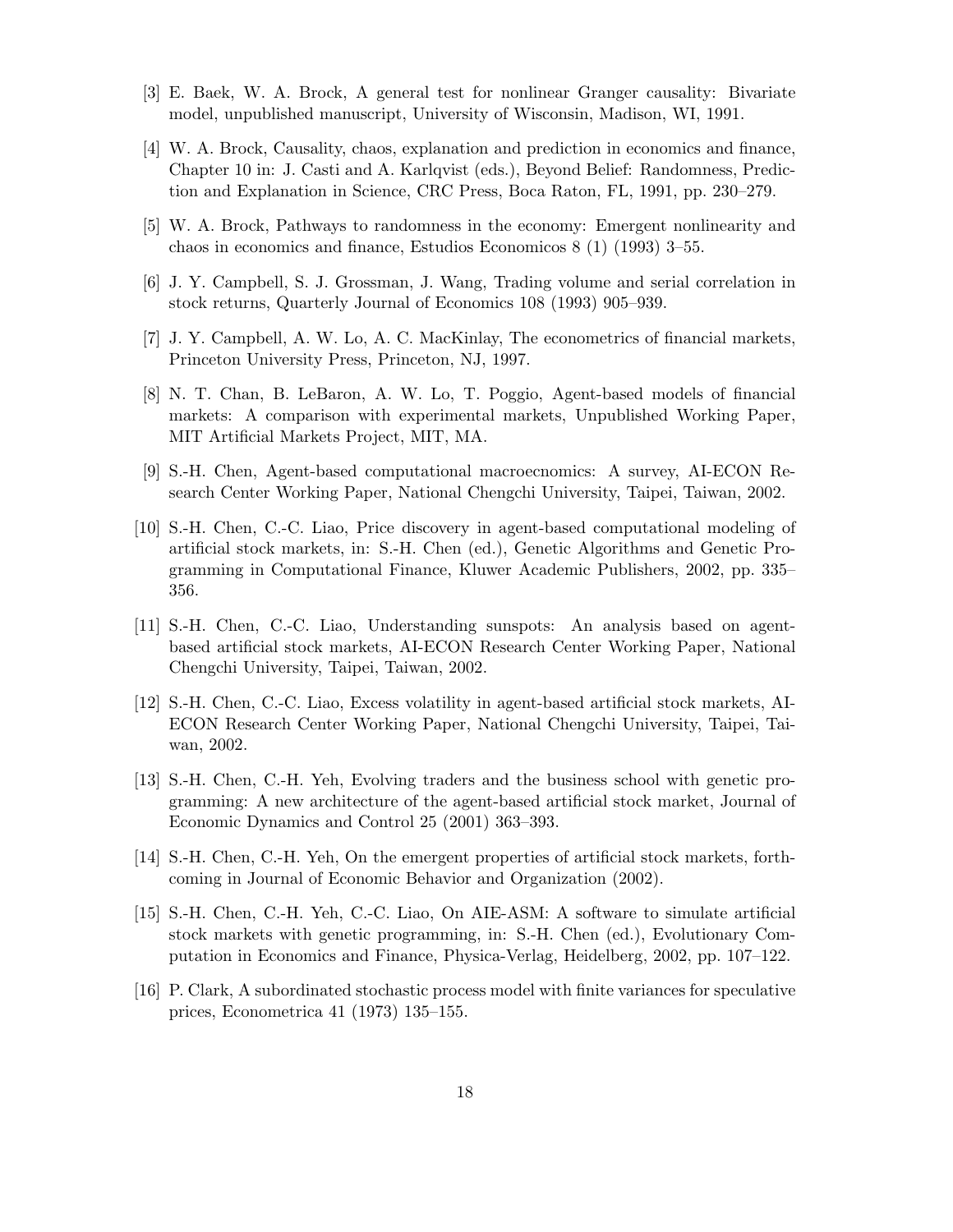- [17] T. Copeland, A model of asset trading under the assumption of sequential information arrival, Journal of Finance 31 (1976) 135–155.
- [18] J. DeLong, A. Shleifer, L. Summers, B. Waldmann, Positive feedback investment strategies and destabilizing speculation, Journal of Finance 45 (1990) 379–395.
- [19] C. Diks, J. DeGoede, A general nonparametric bootstrap test for Granger causality, Chapter 16 in: H. Broer, B. Krauskopf, G. Vegter (eds.), Global Analysis of Dynamical Systems, IoP Publishing, London, 2001, pp. 391–403.
- [20] T. W. Epps, Security price changes and transactions volumes: Theory and evidences, American Economic Review 65 (1975) 586–597.
- [21] T. Epps, M. Epps, The stochastic dependence of security price changes and transaction volumes: Implications for the mixture distributions hypothesis, Econometrica 44 (1976) 305–321.
- [22] J. D. Farmer, A. W. Lo, Frontiers of finance: Evolution and efficient markets, in: Proceedings of the National Academy of Sciences 96 (1999) 9991-9992.
- [23] R. A. Fujihara and M. Mougoué, An examination of linear and nonlinear causal relationships between price variability and volume in petroleum futures markets, Journal of Futures Markets 17 (4) (1997) 385–416.
- [24] A. R. Gallant, P. E. Rossi, G. Tauchen, Stock prices and volume, Review of Financial Studies 5 (2) (1992) 199–242.
- [25] J. Gewekw, Inference and causality in economic time series models, in: Z. Griliches, M. Intrigigator (eds.), Handbook of Econometrics, Vol. 2, Elsevier Science Publishers BV, Amsterdam, 1984, pp. 1101–1144.
- [26] C. W. J. Granger, Investigating causal relations by econometric models and crossspectral methods, Econometrica 37 (1969) 424–438.
- [27] C. W. J. Granger, Forecasting in Business and Economics, 2nd ed., Academic Press, San Diego, 1989.
- [28] S. J. Grossman, J. E. Stiglitz, On the impossibility of informationally efficient markets, American Economic Review 70 (1980) 393–408.
- [29] J. D. Hamilton, Time Series Analysis, Princeton University Press, 1994.
- [30] H. He, J. Wang, Differential information and dynamic behavior of stock trading volume, Review of Financial Studies 8 (4) (1995) 919–972.
- [31] C. Hiemstra, J. D. Jones, Testing for linear and nonlinear Granger causality in the stock price-volume relation, Journal of Finance 49 (5) (1994) 1639–1664.
- [32] C. Hsiao, Autoregressive modelling and money-income causality detection, Journal of Monetary Economics 7 (1981) 85–106.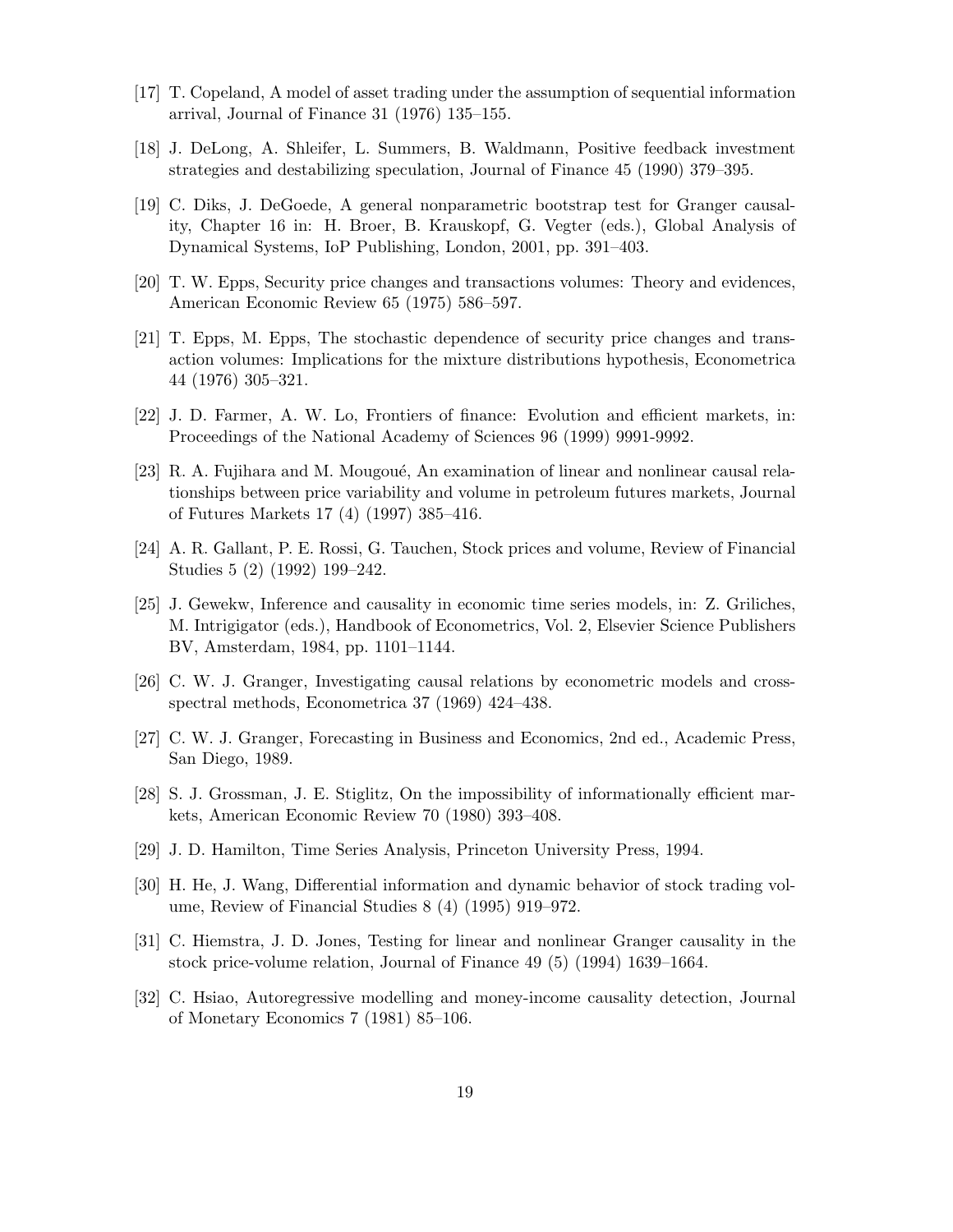- [33] D. Hsieh, Chaos and nonlinear dynamics: Application to financial markets, Journal of Finance 46 (1991) 1839–1877.
- [34] P. C. Jain, G.-H. Joh, The dependence between hourly prices and trading volume, Journal of Financial and Quantitative Analysis 23 (1988) 269–283.
- [35] R. Jennings, L. Starks, J. Fellingham, An equilibrium model of asset trading with sequential information arrival, Journal of Finance 36 (1981) 143–161.
- [36] J. D. Jones, A comparison of lag-length selection techniques in tests of Granger causality between money growth and inflation: Evidence for the US, 1959–86, Applied Economics 21 (1989) 809–822.
- [37] J. M. Karpoff, The relation between price changes and trading volume: a survey, Journal of Financial and Quantitative Analysis 22 (1) (1987) 109–126.
- [38] J. Lakonishok, S. Smidt, Past price changes and current trading volume, Journal of Portfolio Management 15 (1989) 18–24.
- [39] B. LeBaron, Agent-based computational fnance: Suggested readings and early research Journal of Economic Dynamics and Control 24 (2000) 679–702.
- [40] B. LeBaron, Evolution and time horizons in an agent based stock market, Macroeconomic Dynamics 5 (2001) 225–254.
- [41] B. LeBaron, W. B. Arthur, R. Palmer, Time series properties of an artificial stock market, Journal of Economic Dynamics and Control 23 (1999) 1487–1516.
- [42] R. E. Lucas, Jr., Adaptive behavior and economic theory, Journal of Business 59 (4) pt. 2 (1986) S401–S426.
- [43] D. Morse, Asymmertical information in securities markets and trading volume, Journal of Financial and Quantitative Analysis 15 (1980) 1129–1148.
- [44] R. G. Palmer, W. B. Arthur, J. H. Holland, B. LeBaron, P. Tayler, Artificial economic life: a simple model of a stock market, Physica D 75 (1994) 264–274.
- [45] R. J. Rogalski, The dependence of prices and volume, Review of Economics and Statistics 60 (2) (1978) 268–274.
- [46] K. Saatcioglu, L. T. Starks, The stock price-volume relationship in emerging stock markets: The case of Latin America, International Journal of Forecasting 14 (1998) 215–225.
- [47] P. Silvapulle, J.-S. Choi, Testing for linear and nonlinear Granger causality in the stock price-volume relation: Korean evidence, Quarterly Review of Economics and Finance 39 (1999) 59–76.
- [48] M. Smirlock, L. Starks, An empirical analysis of the stock price-volume relationship, Journal of Banking and Finance 12 (1988) 31–41.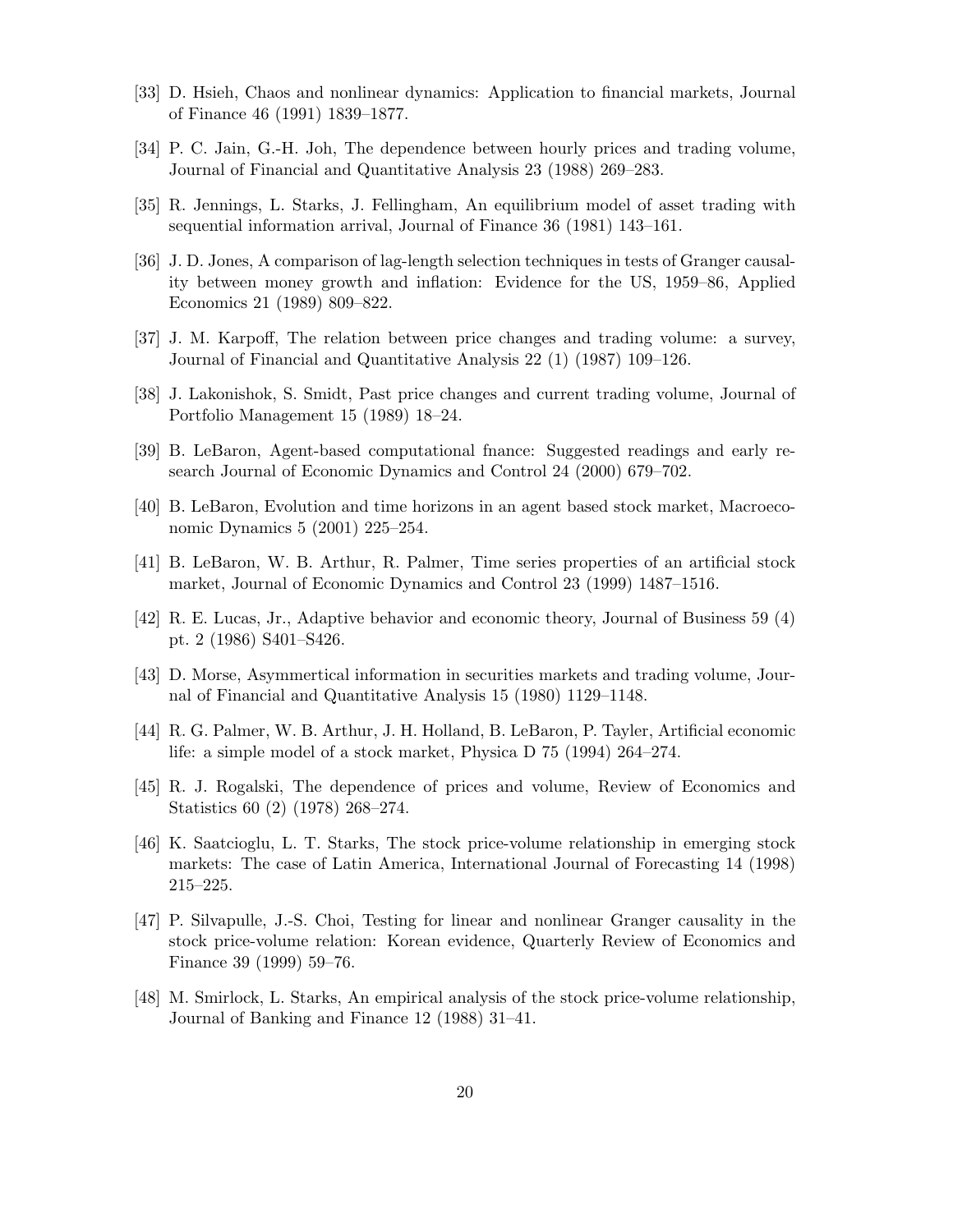- [49] L. Tesfatsion, Agent-based computational economics: Growing economies from the bottom up, Artificial Life 8 (1) (2002) 55–82.
- [50] N. Wiener, The theory of prediction, Chapter 8 in: E. F. Beckenbach (ed.), Modern Mathematics for The Engineers, Series 1, McGraw-Hill, NY, 1956.
- [51] J. Yang, The efficiency of an artificial double auction market with neural learning agents, in: S.-H. Chen (ed.), Evolutionary Computation in Economics and Finance, Physica-Verlag, Heidelberg, 2002, pp. 87–106.
- [52] C.-H. Yeh, S.-H. Chen, Market diversity and market efficiency: The approach based on genetic programming, Journal of Artificial Simulation of Adaptive Behavior 1 (1) (2001).
- [53] C. C. Ying, Stock market prices and volumes of sales, Econmetrica 34 (3) (1966) 676–685.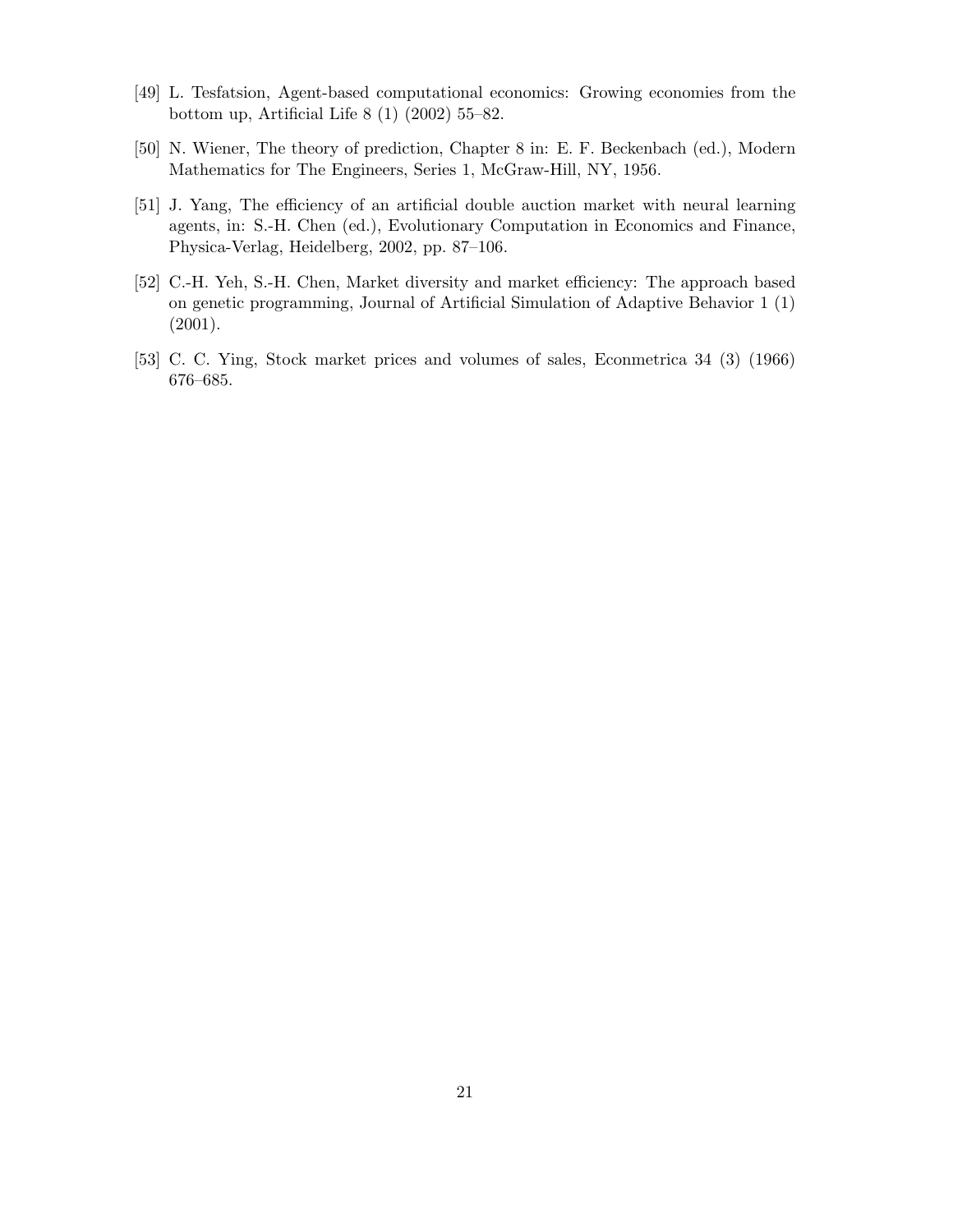|          |                | $H_0$ : Volume changes do not                |            |                                        | $H_0$ : Stock returns do not |                    |
|----------|----------------|----------------------------------------------|------------|----------------------------------------|------------------------------|--------------------|
|          |                | cause stock returns $(v_t \nRightarrow r_t)$ |            | cause volume changes $(r_t \nArr v_t)$ |                              |                    |
| Case     | $#$ of Lags    | <b>TVAL</b>                                  | p-value    | $#$ of Lags                            | <b>TVAL</b>                  | p-value            |
| A1       | $1\,$          | 0.091                                        | 0.4638     | $\,1$                                  | 1.030                        | 0.1515             |
|          | $\overline{2}$ | 0.652                                        | 0.2573     | $\overline{2}$                         | 1.932                        | $0.0267*$          |
|          | 3              | 0.878                                        | 0.1899     | 3                                      | 1.502                        | $0.0666^{\dagger}$ |
|          | $\sqrt{4}$     | 1.169                                        | 0.1212     | $\overline{4}$                         | 0.238                        | 0.4060             |
|          | $\bf 5$        | 0.668                                        | 0.2520     | $\overline{5}$                         | 1.029                        | 0.1518             |
|          | $\overline{6}$ | $0.117\,$                                    | 0.4533     | $\overline{6}$                         | 1.436                        | $0.0755^{\dagger}$ |
|          | $\overline{7}$ | $-0.314$                                     | 0.6234     | $\overline{7}$                         | $\,0.905\,$                  | 0.1827             |
|          | 8              | $-0.382$                                     | 0.6487     | 8                                      | 0.951                        | 0.1708             |
|          | 9              | $-0.067$                                     | 0.5267     | 9                                      | 1.028                        | 0.1519             |
|          | 10             | $-0.109$                                     | 0.5434     | 10                                     | 0.956                        | 0.1695             |
| A2       | $\mathbf{1}$   | $-0.582$                                     | $0.7196\,$ | $1\,$                                  | $-0.409$                     | 0.6586             |
|          | $\overline{2}$ | $-1.413$                                     | 0.9212     | $\overline{2}$                         | 1.114                        | 0.1327             |
|          | 3              | $-0.775$                                     | 0.7809     | 3                                      | 0.273                        | 0.3923             |
|          | $\overline{4}$ | $-1.252$                                     | 0.8947     | $\overline{4}$                         | 0.300                        | 0.3821             |
|          | $\bf 5$        | $-0.383$                                     | 0.6493     | $\overline{5}$                         | $-0.087$                     | 0.5345             |
|          | $\overline{6}$ | $-0.428$                                     | 0.6656     | $\overline{6}$                         | 0.802                        | 0.2112             |
|          | $\overline{7}$ | 0.770                                        | 0.2207     | $\overline{7}$                         | 0.187                        | 0.4258             |
|          | 8              | 1.046                                        | 0.1479     | 8                                      | 0.518                        | 0.3022             |
|          | 9              | 0.648                                        | 0.2585     | 9                                      | 0.152                        | 0.4397             |
|          | 10             | 0.575                                        | 0.2825     | 10                                     | $-0.122$                     | 0.5486             |
| $\rm A3$ | $\,1$          | $-0.636$                                     | 0.7377     | $\mathbf 1$                            | 2.180                        | $0.0146*$          |
|          | $\overline{2}$ | $-0.678$                                     | 0.7512     | $\sqrt{2}$                             | 1.837                        | $0.0331*$          |
|          | 3              | $-0.141$                                     | 0.5560     | 3                                      | 2.191                        | $0.0142*$          |
|          | $\sqrt{4}$     | $-0.213$                                     | 0.5844     | $\overline{4}$                         | 2.303                        | $0.0106*$          |
|          | $\bf 5$        | $-1.008$                                     | 0.8432     | $\overline{5}$                         | 1.230                        | 0.1095             |
|          | $\overline{6}$ | $-0.905$                                     | 0.8173     | $\overline{6}$                         | 0.654                        | 0.2565             |
|          | $\overline{7}$ | $-1.407$                                     | 0.9202     | $\overline{7}$                         | 1.841                        | $0.0328*$          |
|          | 8              | $-1.569$                                     | 0.9416     | 8                                      | 0.983                        | 0.1628             |
|          | 9              | $-1.811$                                     | 0.9649     | 9                                      | 1.813                        | $0.0350*$          |
|          | 10             | $-1.350$                                     | 0.9115     | 10                                     | 2.907                        | $0.0018*$          |

Table 5: Nonlinear Granger causality test

Note that a <sup>\*</sup> represents statistical siginifance at the 5<sup>%</sup> significance level, whereas a † represents statistical siginifance at the 10% significance level.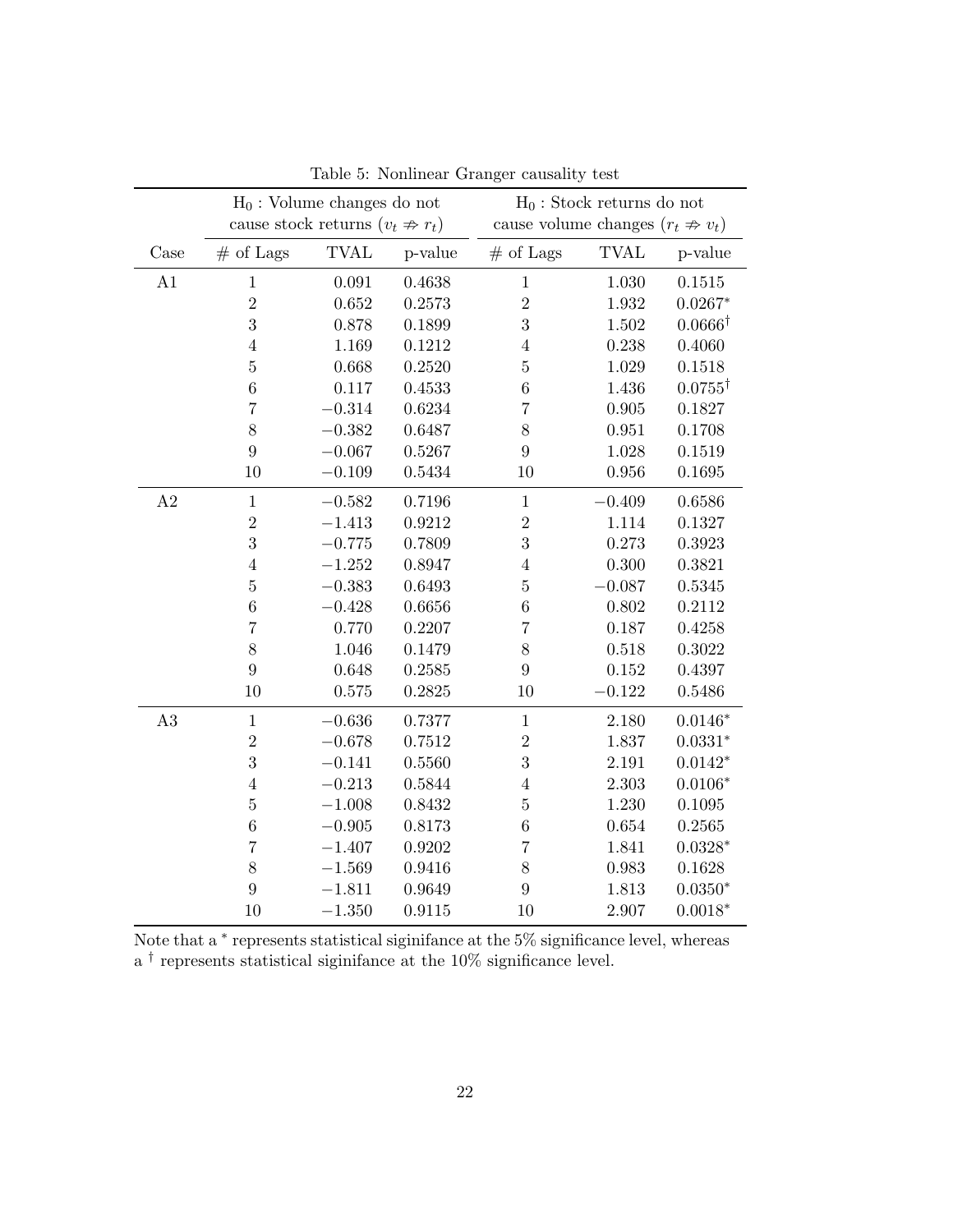|                | $H_0$ : Volume changes do not<br>cause stock returns $(v_t \nArr r_t)$ |             |                    | cause volume changes $(r_t \nArr v_t)$ | $H_0$ : Stock returns do not |           |
|----------------|------------------------------------------------------------------------|-------------|--------------------|----------------------------------------|------------------------------|-----------|
|                |                                                                        |             |                    |                                        |                              |           |
| Case           | $#$ of Lags                                                            | <b>TVAL</b> | p-value            | $#$ of Lags                            | <b>TVAL</b>                  | p-value   |
| B1             | $\mathbf 1$                                                            | $-0.999$    | 0.8412             | $\mathbf{1}$                           | $-0.198$                     | 0.5783    |
|                | $\overline{2}$                                                         | $-1.043$    | 0.8515             | $\overline{2}$                         | 0.019                        | 0.4925    |
|                | 3                                                                      | $-1.534$    | 0.9374             | 3                                      | 1.139                        | 0.1274    |
|                | $\bf 4$                                                                | $-0.933$    | 0.8245             | $\overline{4}$                         | 0.873                        | 0.1914    |
|                | $\bf 5$                                                                | $-0.447$    | 0.6724             | $\overline{5}$                         | 0.617                        | 0.2685    |
|                | $\overline{6}$                                                         | $-0.094$    | 0.5373             | $\overline{6}$                         | 0.235                        | 0.4071    |
|                | $\overline{7}$                                                         | $-0.158$    | 0.5626             | $\overline{7}$                         | 0.212                        | 0.4161    |
|                | 8                                                                      | $-0.052$    | 0.5208             | 8                                      | 0.182                        | 0.4278    |
|                | $\overline{9}$                                                         | 0.013       | 0.4950             | $\boldsymbol{9}$                       | $-0.117$                     | 0.5468    |
|                | 10                                                                     | $-0.227$    | 0.5899             | $10\,$                                 | $-0.916$                     | 0.8201    |
| B <sub>2</sub> | $\mathbf 1$                                                            | 4.193       | $0.0000*$          | $\mathbf 1$                            | 3.490                        | $0.0002*$ |
|                | $\overline{2}$                                                         | 5.344       | $0.0000*$          | $\overline{2}$                         | 2.419                        | $0.0078*$ |
|                | 3                                                                      | 4.938       | $0.0000*$          | 3                                      | 2.377                        | $0.0087*$ |
|                | $\bf 4$                                                                | 4.560       | $0.0000*$          | $\bf 4$                                | 2.799                        | $0.0026*$ |
|                | $\bf 5$                                                                | 5.564       | $0.0000*$          | $\overline{5}$                         | 2.917                        | $0.0018*$ |
|                | $\overline{6}$                                                         | 5.244       | $0.0000*$          | $\,6\,$                                | 2.384                        | $0.0086*$ |
|                | $\overline{7}$                                                         | 5.083       | $0.0000*$          | $\overline{7}$                         | 2.294                        | $0.0109*$ |
|                | 8                                                                      | 4.017       | $0.0000*$          | 8                                      | 2.256                        | $0.0120*$ |
|                | $\overline{9}$                                                         | 3.256       | $0.0006*$          | $9\phantom{.}$                         | 2.650                        | $0.0040*$ |
|                | 10                                                                     | 3.179       | $0.0007*$          | $10\,$                                 | 2.920                        | $0.0018*$ |
| B <sub>3</sub> | $\mathbf 1$                                                            | 1.492       | $0.0678^{\dagger}$ | $\mathbf 1$                            | 2.147                        | $0.0159*$ |
|                | $\overline{2}$                                                         | 1.847       | $0.0324*$          | $\overline{2}$                         | 2.204                        | $0.0138*$ |
|                | 3                                                                      | 1.759       | $0.0393*$          | 3                                      | 2.326                        | $0.0100*$ |
|                | $\bf 4$                                                                | 2.375       | $0.0088*$          | $\overline{4}$                         | 3.724                        | $0.0001*$ |
|                | $\bf 5$                                                                | 2.925       | $0.0017*$          | $\overline{5}$                         | 3.259                        | $0.0006*$ |
|                | $\overline{6}$                                                         | 2.297       | $0.0108*$          | $\,6\,$                                | 3.699                        | $0.0001*$ |
|                | $\overline{7}$                                                         | 2.542       | $0.0055*$          | $\overline{7}$                         | 3.570                        | $0.0002*$ |
|                | 8                                                                      | 1.467       | $0.0712^{\dagger}$ | $8\,$                                  | 3.498                        | $0.0002*$ |
|                | $\overline{9}$                                                         | 1.166       | 0.1218             | $9\phantom{.0}$                        | 2.234                        | $0.0128*$ |
|                | 10                                                                     | 1.259       | 0.1041             | 10                                     | 2.335                        | $0.0098*$ |

Table 5: Nonlinear Granger causality test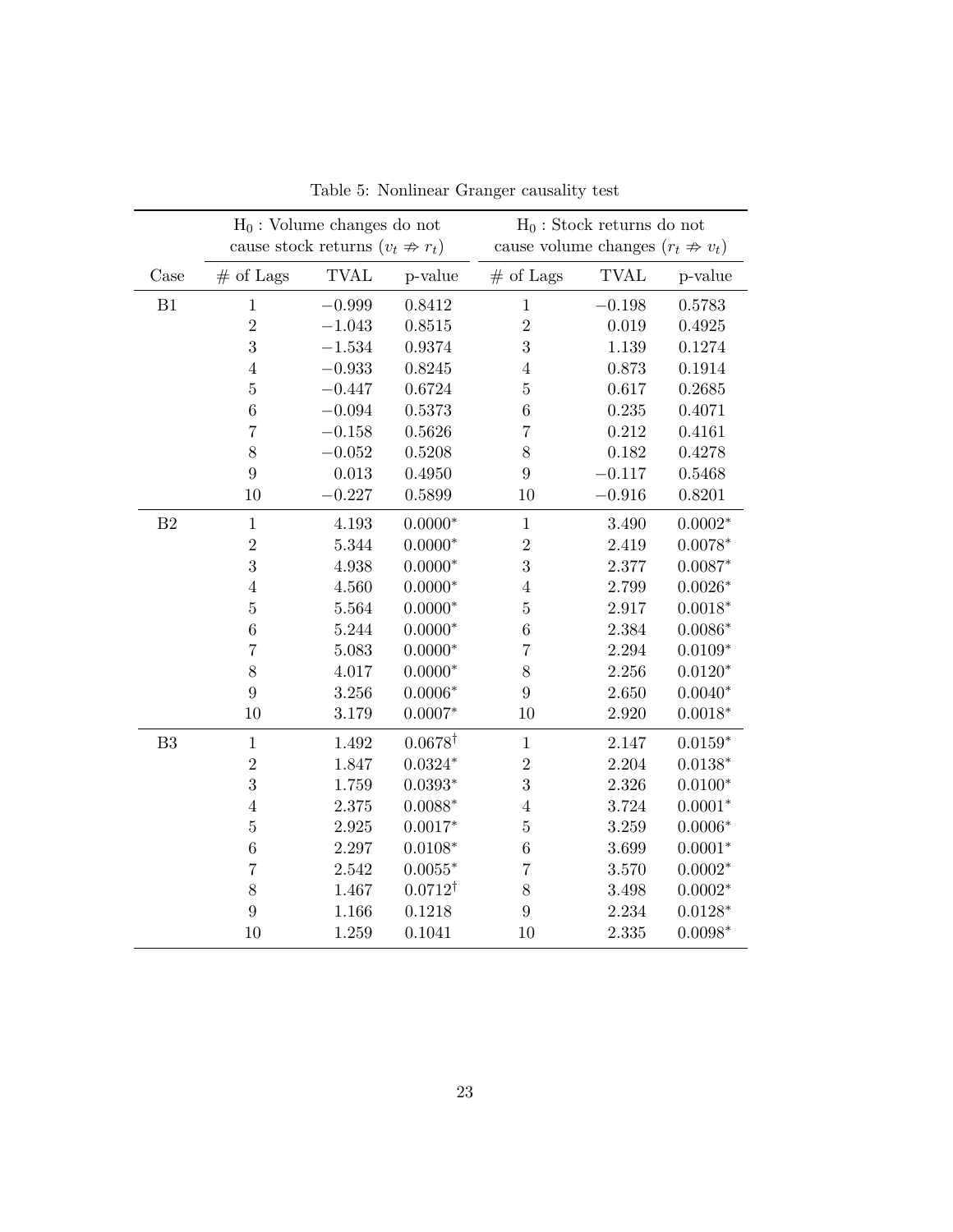|      | $H_0$ : Volume changes do not<br>cause stock returns $(v_t \nArr r_t)$ |             |                    |                                        | $H_0$ : Stock returns do not |                    |
|------|------------------------------------------------------------------------|-------------|--------------------|----------------------------------------|------------------------------|--------------------|
|      |                                                                        |             |                    | cause volume changes $(r_t \nArr v_t)$ |                              |                    |
| Case | $#$ of Lags                                                            | <b>TVAL</b> | p-value            | $#$ of Lags                            | <b>TVAL</b>                  | p-value            |
| C1   | $\mathbf{1}$                                                           | 0.322       | 0.3738             | $\mathbf{1}$                           | 0.451                        | 0.3260             |
|      | $\sqrt{2}$                                                             | 0.885       | 0.1880             | $\overline{2}$                         | $-0.512$                     | 0.6957             |
|      | 3                                                                      | 1.234       | 0.1085             | 3                                      | $-0.436$                     | 0.6686             |
|      | $\overline{4}$                                                         | 1.377       | $0.0843^{\dagger}$ | $\overline{4}$                         | 0.560                        | 0.2877             |
|      | $\bf 5$                                                                | 1.265       | 0.1030             | $\bf 5$                                | 0.625                        | 0.2659             |
|      | $\,6\,$                                                                | 1.003       | 0.1580             | $\boldsymbol{6}$                       | 1.084                        | 0.1393             |
|      | $\overline{7}$                                                         | 0.506       | 0.3065             | $\overline{7}$                         | 0.239                        | 0.4057             |
|      | 8                                                                      | 0.537       | 0.2955             | 8                                      | 0.341                        | 0.3664             |
|      | 9                                                                      | 0.248       | 0.4022             | 9                                      | 0.097                        | 0.4612             |
|      | 10                                                                     | 0.089       | 0.4644             | 10                                     | 0.158                        | 0.4371             |
| C2   | $\mathbf{1}$                                                           | 0.829       | 0.2035             | $\,1$                                  | $-2.073$                     | 0.9809             |
|      | $\sqrt{2}$                                                             | $-0.462$    | 0.6779             | $\overline{2}$                         | $-0.149$                     | 0.5594             |
|      | $\sqrt{3}$                                                             | $-0.381$    | 0.6484             | 3                                      | $-0.001$                     | 0.5003             |
|      | $\,4\,$                                                                | 0.039       | 0.4845             | $\overline{4}$                         | 0.282                        | 0.3889             |
|      | $\bf 5$                                                                | 0.518       | 0.3023             | $\overline{5}$                         | $-0.358$                     | 0.6400             |
|      | $\,6$                                                                  | 0.219       | 0.4133             | $\boldsymbol{6}$                       | $-0.518$                     | 0.6979             |
|      | $\overline{7}$                                                         | 0.178       | 0.4294             | $\overline{7}$                         | $-0.421$                     | 0.6632             |
|      | 8                                                                      | $-0.084$    | 0.5334             | 8                                      | 0.709                        | 0.2390             |
|      | 9                                                                      | $-0.264$    | 0.6040             | 9                                      | 1.238                        | 0.1078             |
|      | 10                                                                     | $-0.515$    | 0.6967             | 10                                     | 0.860                        | 0.1948             |
| C3   | $\,1\,$                                                                | $-0.833$    | 0.7975             | $\,1$                                  | $-0.686$                     | 0.7536             |
|      | $\overline{2}$                                                         | $-0.247$    | 0.5976             | $\overline{2}$                         | $-1.797$                     | 0.9639             |
|      | $\sqrt{3}$                                                             | $-0.381$    | 0.6483             | 3                                      | $-0.878$                     | 0.8100             |
|      | $\bf 4$                                                                | $-0.854$    | 0.8035             | $\overline{4}$                         | 0.009                        | 0.4964             |
|      | $\bf 5$                                                                | $-0.983$    | 0.8373             | $\overline{5}$                         | 0.712                        | 0.2382             |
|      | $\,6$                                                                  | $-0.751$    | 0.7738             | $6\phantom{.}6$                        | 0.967                        | 0.1667             |
|      | $\overline{7}$                                                         | $-0.177$    | 0.5702             | $\overline{7}$                         | 0.873                        | 0.1912             |
|      | 8                                                                      | $-0.084$    | 0.5336             | 8                                      | 1.320                        | $0.0934^{\dagger}$ |
|      | 9                                                                      | $-0.316$    | 0.6241             | 9                                      | 2.453                        | $0.0071*$          |
|      | 10                                                                     | $-0.511$    | 0.6955             | 10                                     | 2.069                        | $0.0193*$          |

Table 5: Nonlinear Granger causality test